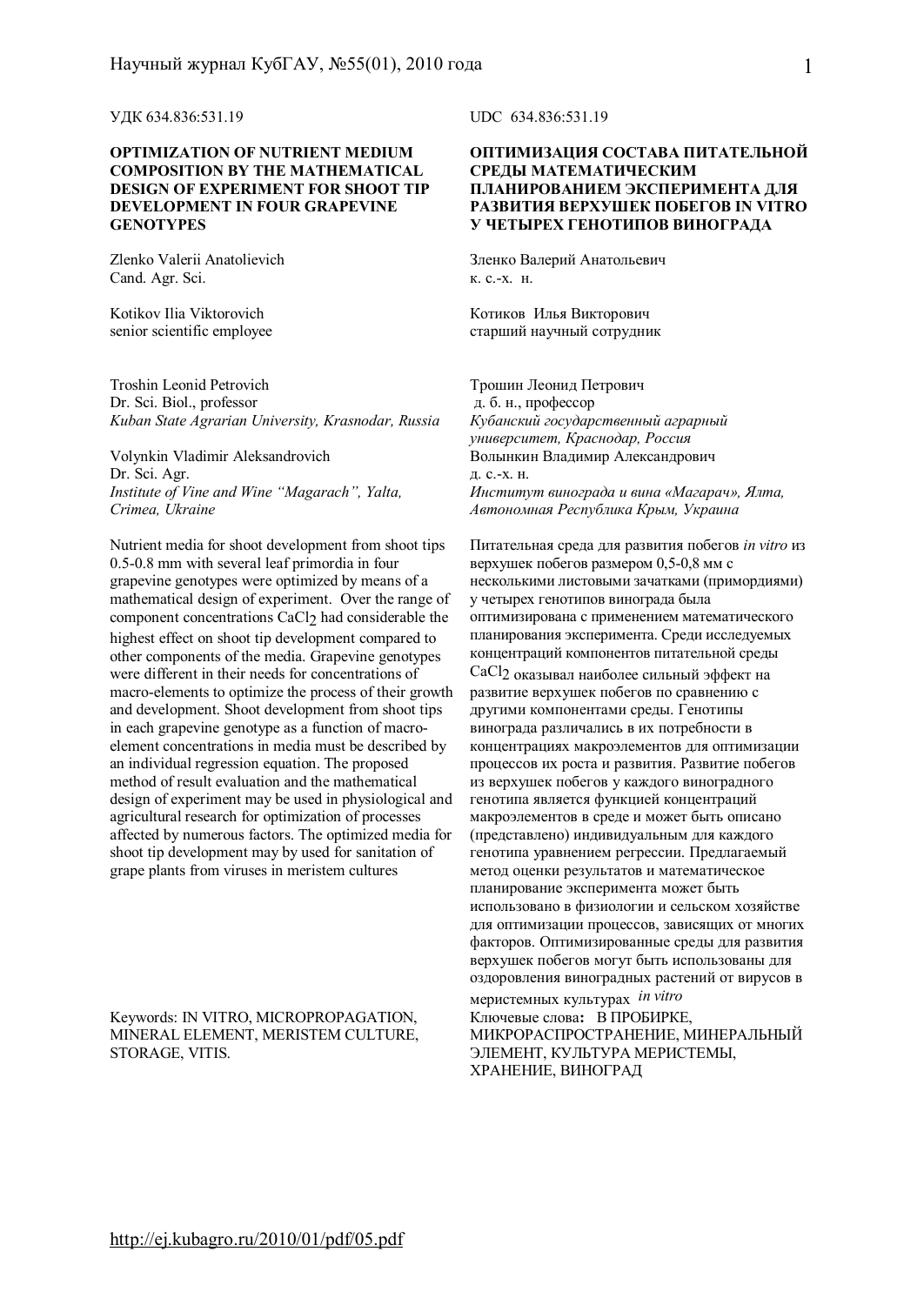### **Abbreviations**

BA = N6-benzyladenine;

 $IAA = \text{indole-3-acetic acid};$ 

MS = Murashige and Skoog (1962) medium.

### **Introduction**

Virus elimination in grapevine may be achieved by heat therapy and shoot tip culture (Gribaudo et al., 1994; Regner et al., 1995; Anaclerio et al., 1999). Nepoviruses may easily be eradicated by heat therapy at 36°C for four weeks and by shoot tip culture while closteroviruses is much more difficult to achieve, and the size of shoot tip explants is of crucial importance (Regner et al., 1995). Grapevine plants were obtained from shoot tip explants containing one or two leaf primordia and not more than 0.3 mm long (Bini, 1976; Blaich, 1984; Duran-Vila et al., 1988; Maekawa et al., 1993; Regner et al., 1995).

Genotypes of the genus Vitis differ in their ability to uptake macro-element ions from the soil and their optimum concentrations in shoots and roots which are needed for plant growth (Scienza et al., 1986). Various concentrations of  $MgSO<sub>4</sub>$  and  $KH<sub>2</sub>PO<sub>4</sub>$  in liquid and solid media were optimum for plant growth of four grapevine genotypes (Slenco et al., 2001). For development of shoots from shoot tip explants of different grapevine genotypes, media containing N6 benzyladenine (BA) and different concentrations of macro-elements were used (Novak and Juvova, 1983; Harris and Stevenson, 1982; Gribaudo et al., 1994; Maekawa et al., 1993).

This report attempted to optimize component concentrations levels of the nutrient medium using a mathematical design of experiments in order to improve shoot tip survival rate and to increase shoot growth from the explants. Optimized media for shoot tip development may be used for sanitation of grapevine plants from viruses in meristem cultures.

<http://ej.kubagro.ru/2010/01/pdf/05.pdf>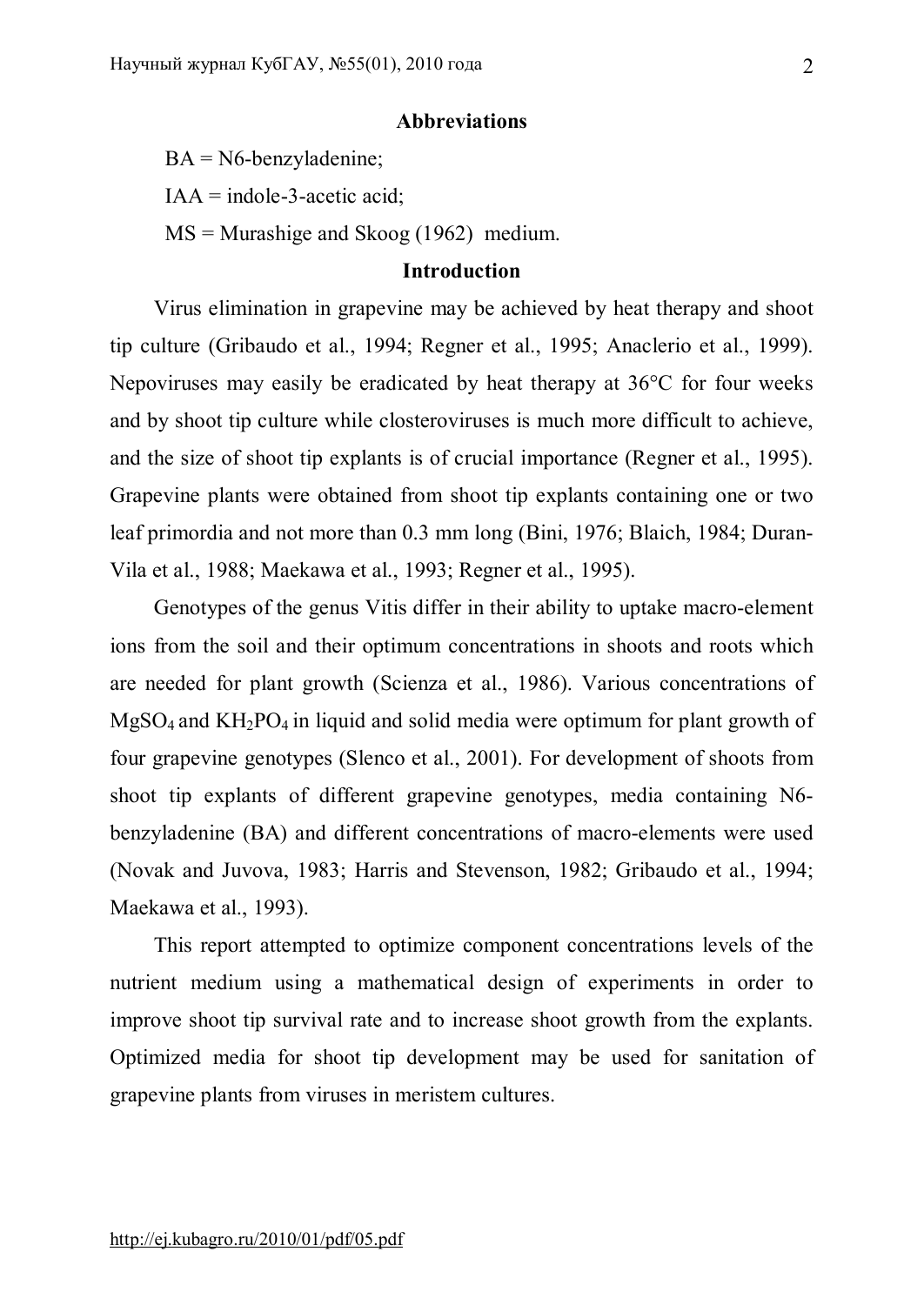## **Materials and methods**

### *Plant material*

The experiments were based on four grapevine genotypes: the root stock *Riparia* x *Rupestris 'Kober 5 BB'* and cultivars released by the Institute for Vine and Wine 'Magarach': 'Podarok Magaracha' (interspecific cross of a *Vitis vinifera L.* and a Franco-American hybrid), 'Zhemchug Magaracha' and seedless 'Sverkhrannii bessemyannyi' (intraspecific crosses of *Vitis vinifera L*.).

### *Shoot tip culture and conditions*

Green shoots collected from a mature vine released from dormancy or from field-grown plants in the beginning of the vegetation period were used as a source of explants. Shoots, about 1.0-1.5 cm long, were surface sterilized in 70% (v/v) ethanol for 20 s and then in 1% sodium hypochlorite with 0.1%. Tween 20 for 15 min, and then rinsed four times in sterile water. Shoot tips with several leaf primordia (0.5-0.8 mm long) were excised under a stereomicroscope and cultured on different medium versions solidified with 7  $g I^{-1}$  Difco agar. The medium versions were supplemented with 0.5 mg  $1^{-1}$  BA, and the pH was adjusted to 5.6-5.8 with NaOH prier to autoclaving at 103 kPa for 25 min. The compositions of the media used in experiments are indicated in 'Results and discussion'. All shoot tip cultures were maintained in culture tubes with 22 mm in diameter containing 5 ml of culture medium under a photon flux density at the culture surface of 55  $\Box$ mol m<sup>-2</sup> s<sup>-1</sup> provided by cool white fluorescent tubes with a 16-h photoperiod at  $27^{\circ}$ C.

# *Plant growth and development*

To obtain rooted plants, shoots with well-developed leaves grown from shoot tips were divided into single buds with one leaf and established on solid medium for rooting. The thick basal portion of the arms was not used for rooting. Vitrified shoots and leaves sometimes developed on medium with BA. In such cases, only shoots with two or three leaves were established on the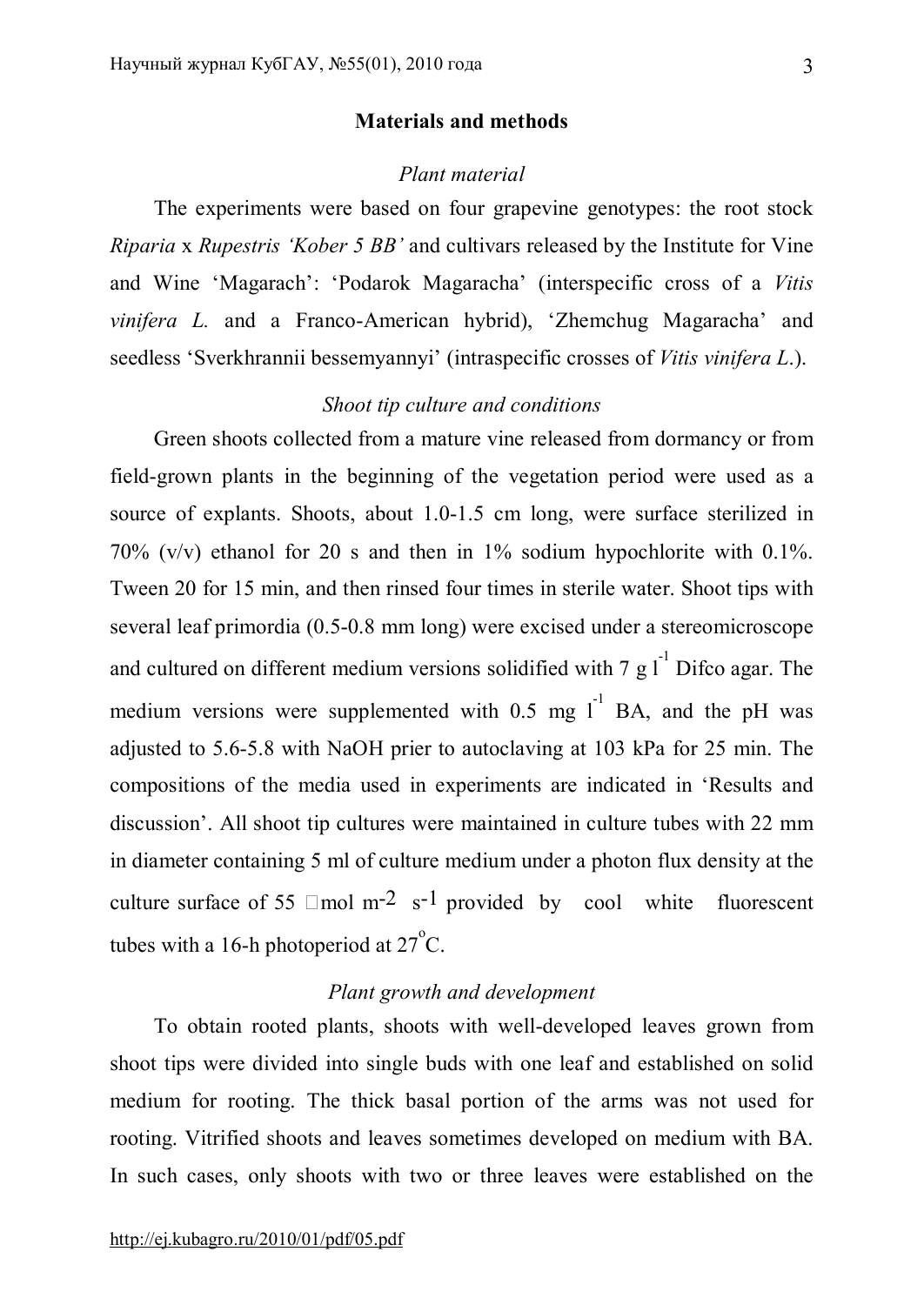rooting medium. The rooting medium composition was described by Zlenko et al. (1995) and Slenko et al. (2001) containing: 308 mg  $1^{-1}$  NH<sub>4</sub>NO<sub>3</sub>, 922 mg  $1^{-1}$ KNO3, 597 mg l<sup>-1</sup> MgSO4 7H<sub>2</sub>O, 122 mg l<sup>-1</sup> KH<sub>2</sub>PO4, 331 mg l<sup>-1</sup> CaCl<sub>2</sub> (MS),  $1/2$  Fe-EDTA and  $1/2$  micro-elements MS, 20 mg  $1^{-1}$  myo-inositol, 0.1 mg  $1^{-1}$ thiamine (MS), 0.5 mg  $1^{-1}$  nicotinic acid (MS), 0.2 mg  $1^{-1}$  pyridoxine, 0.2 mg  $1^{-1}$ indole-3-acetic acid (IAA), 10 g  $I^{-1}$  sucrose and 7 g  $I^{-1}$  Difco agar. Subsequent *in vitro* propagation of plants was by dividing them into single-bud explants with one leaf and establishing the latter on the same rooting medium (Slenko et al., 2001) except for the presence of 0.1 mg  $1^{-1}$  IAA.

# *Mathematical design of experiment and statistical analysis Evaluation of results and calculation of the overall quality criterion.*

The development of shoot tips after 50 days was evaluated using the following criteria: survival rates  $(\%)$ , shoot length (cm) and leaf development by means of a 1-5 point numerical scale. The trait 'leaf development' enters as the subjective (visual) evaluation of cytokhinin-induced vitrification and leaf lobation scored in points:  $1 - \text{very high virification and lobation or no leaf}$ development at all, 2 – high vitrification and lobation, 3-4 – medium vitrification and lobation, and  $5 - no$  lobation with the typical leaf shape of each cultivar.

Survival rates of shoot tips may be high but shoot tips may fail to develop into shoots with leaves. Therefore an overall quality criterion was needed calculated as follows (Zlenko et al., 1995). Since each trait (variables:  $Ix1,2,...$  i;  $IIx_{1,2,... i}$  ....  $\pi x_{1,2,... i}$  varies to a larger or smaller extent depending on the medium composition, variation of the traits must be reduced to certain limits which reflected the usefulness of a trait, i.e. a more useful trait provided a wider scale of variation and the scale of variation of a less useful trait is narrower. Variation of traits (variables: It<sub>1,2,...</sub>; IIt<sub>1,2,...</sub>;  $\ldots$  nt<sub>1,2,...</sub>;  $\ldots$  on different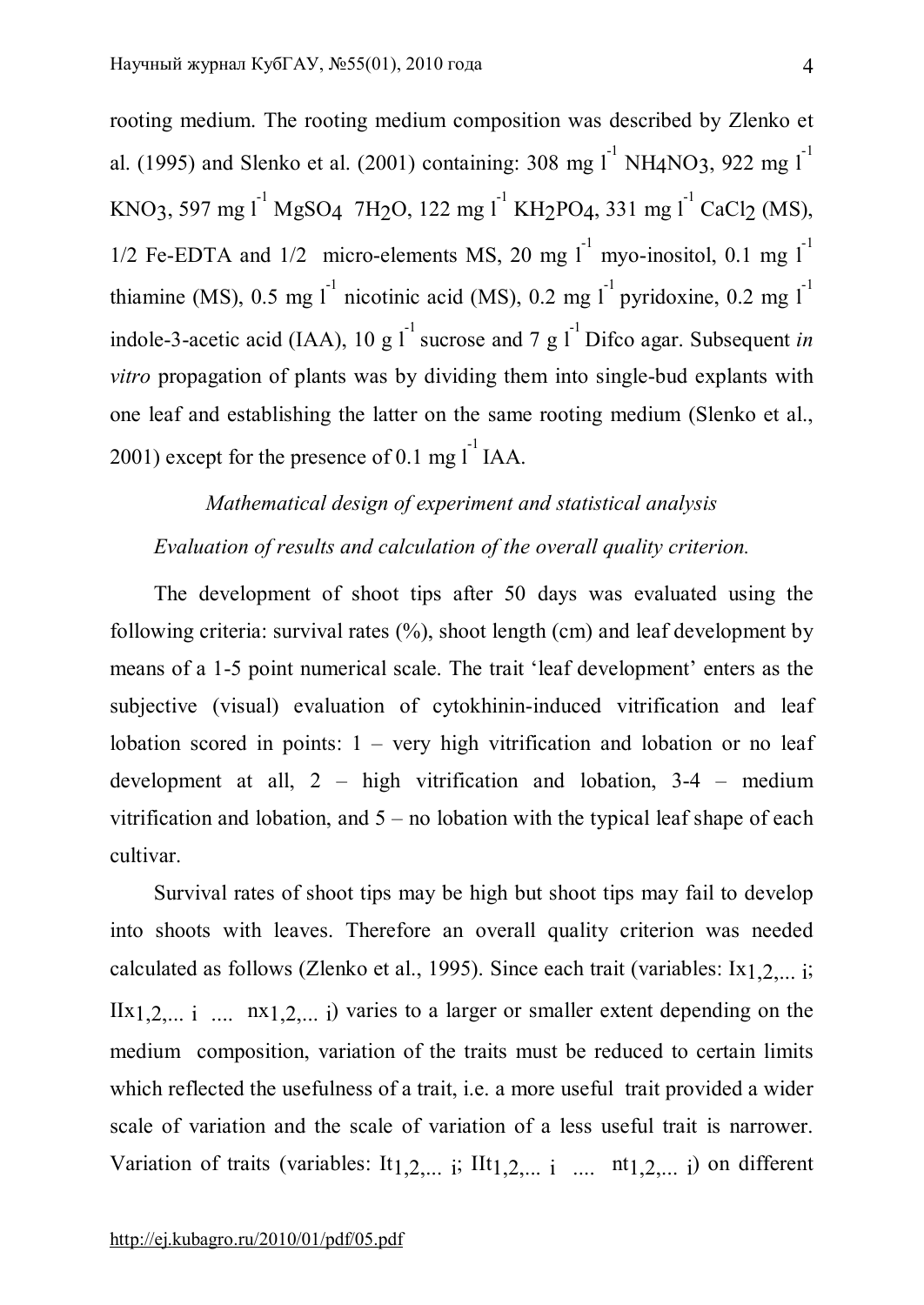medium versions within limits determined by us and the overall quality criterion (o.q.c.) were calculated using the following equations:

$$
Ia = -\frac{Ix_{max} - M \cdot Ix_{min}}{M - 1}
$$
 (1);  
11<sub>1,2...i</sub> =  $-\frac{Ix_i - Ia}{x_{max} - Ia}$  (2);  
12<sub>0.9</sub>.c = It · It...nt (3)

where  $Ix_{max}$ ;  $IIX_{max}$  ... ....  $nx_{max}$  and  $Ix_{min}$ ;  $IIX_{min}$  ... ....  $nx_{min}$  are extreme values of traits;  $x_i$  is the value being estimated of a trait; M is a random number determined depending on the usefulness of a trait, e.g. if  $M = 10$ , t<sub>i</sub> varies over a range of 0.1-1.0 and if M=2, ti varies over a range of 0.5-1.0. In this paper  $M = 10$  for the traits of all processes.

*Mathematical design of experiment.* To calculate component concentrations in medium enabling optimum shoot development from shoot tips, a mathematical design basing on the random balance method was used (Hartmann et al., 1977). Since it is practically impossible to do a full polyfactorial experiment if too many factors are involved, each at three or two levels (such factors were component levels in numerous medium versions used in the experiment). Algorithms of multiple curvilinear stepwise regression were applied. The influence of the factors was evaluated based on the significance of the members of regression equations describing processes. Stepwise optimization of each process was calculated using the steepest ascent method of Box-Wilson. Component concentrations in media were used to increase the overall quality criteria of shoot development from shoot tips in four grapevine genotypes, therefore, optimum medium for each process was determined. This mathematical design used in the experiment was described in the previous study (Zlenko et al., 1995).

*Statistical analysis.* Each medium version for each cultivar was in 15 replications. Confidence limits of average values of the traits were calculated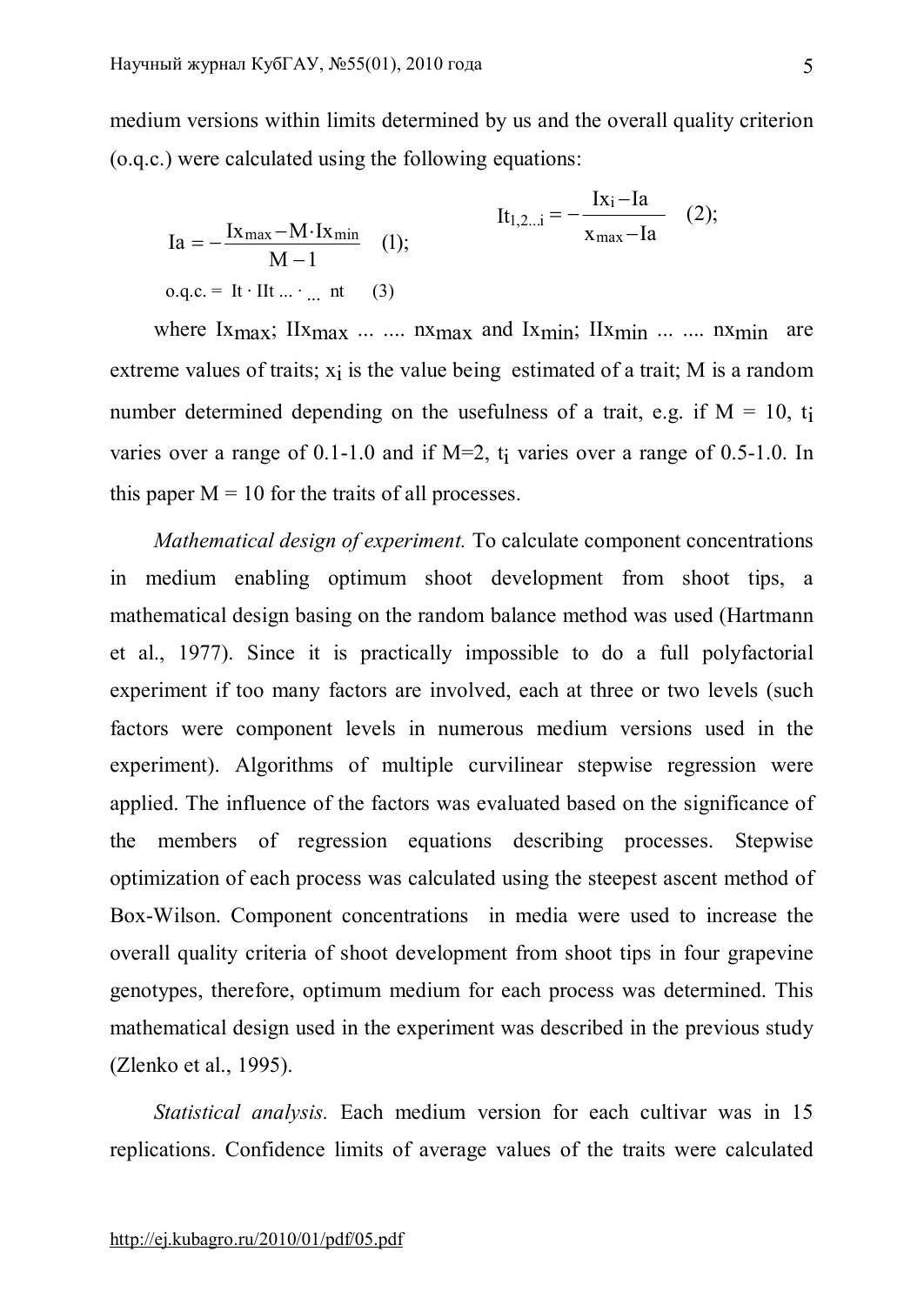with significant at P<0,05. Deviations (variation coefficient *V* with significant at P<0,05) of shoot tip development from average values were not more than 23% for survival rates  $(\%)$ , 31% for the shoot lengths (cm), 34% for leaf development and 29% for the overall quality criteria (conventional units).

# **Results and discussion**

# *Calculation of regression equations describing shoot tip development in four grapevine genotypes and individually in rootstock 'Kober 5BB'*

Shoot growth in grapevine is affected by various nitrogen-containing salts presented in the nutrient medium and their concentrations (Villegas et al., 1992). Therefore, not only nitrogen sources of the MS formulation (NH<sub>4</sub>NO<sub>3</sub> and KNO3) but also some other substances [(NH4)2SO4 and NH4Cl], KCl and K2SO4 as a source of the  $K^+$  ion were used in the media (Table I).

| Factors (variables) |                                     | Highest level        |                 | Intermediate level   |                 | Lowest level         |                 |  |
|---------------------|-------------------------------------|----------------------|-----------------|----------------------|-----------------|----------------------|-----------------|--|
|                     |                                     | In natural<br>units, | In the<br>coded | In natural<br>units, | In the<br>coded | In natural<br>units, | In the<br>coded |  |
|                     |                                     | $mg$ $l^{-1}$        | form            | $mg$ <sup>1-1</sup>  | form            | $mg$ $l^{-1}$        | form            |  |
| $(x_1)$             | NH <sub>4</sub> NO <sub>3</sub>     | 1650                 | $+1$            | 825                  | $\mathbf{0}$    | $\boldsymbol{0}$     | $-1$            |  |
| $(x_2)$             | $(NH_4)_2SO_4$                      | 1360                 | $+1$            | 680                  | $\mathbf{0}$    | $\boldsymbol{0}$     | $-1$            |  |
| $(X_3)$             | NH <sub>4</sub> Cl                  | 1112                 | $+1$            | 556                  | $\mathbf{0}$    | $\boldsymbol{0}$     | $-1$            |  |
| $(X_4)$             | KNO <sub>3</sub>                    | 1900                 | $+1$            | 950                  | $\mathbf{0}$    | $\boldsymbol{0}$     | $-1$            |  |
| $(x_5)$             | KCl                                 | 1412                 | $+1$            | 706                  | $\overline{0}$  | $\boldsymbol{0}$     | $-1$            |  |
| $(X_6)$             | $K_2SO_4$                           | 1637                 | $+1$            | 818                  | $\overline{0}$  | $\boldsymbol{0}$     | $-1$            |  |
| $(x_7)$             | CaCl <sub>2</sub>                   | 662                  | $+2$            | 331                  | $\overline{0}$  | 166                  | $-1$            |  |
| $(x_8)$             | MgSO <sub>4</sub> 7H <sub>2</sub> O | 370                  | $+1$            |                      |                 | 185                  | $-1$            |  |
| $(X_9)$             | $KH_2PO_4$                          | 170                  | $+1$            |                      |                 | 85                   | $-1$            |  |
| $(x_{10})$          | $NaH_2PO_4H_2O$                     | 170                  | $+1$            |                      |                 | $\boldsymbol{0}$     | $-1$            |  |
| $(x_{11})$          | Fe-EDTA                             | MS                   | $+1$            |                      |                 | $1/2$ MS             | $-1$            |  |
| $(x_{12})$          | micro-elements                      | MS                   | $+1$            |                      |                 | $1/2$ MS             | $-1$            |  |
| $(X_{13})$          | myo-inositol                        | 100                  | $+1$            |                      |                 | 10                   | $-1$            |  |

Table I. - Meaning of factors expressed as natural and coded variables. Experiment focused on optimizing medium for shoot tip development in four grapevine genotypes: 'Kober 5 BB', 'Podarok Magaracha', 'Zhemchug Magaracha' and 'Sverkhrannii bessemyannyi'.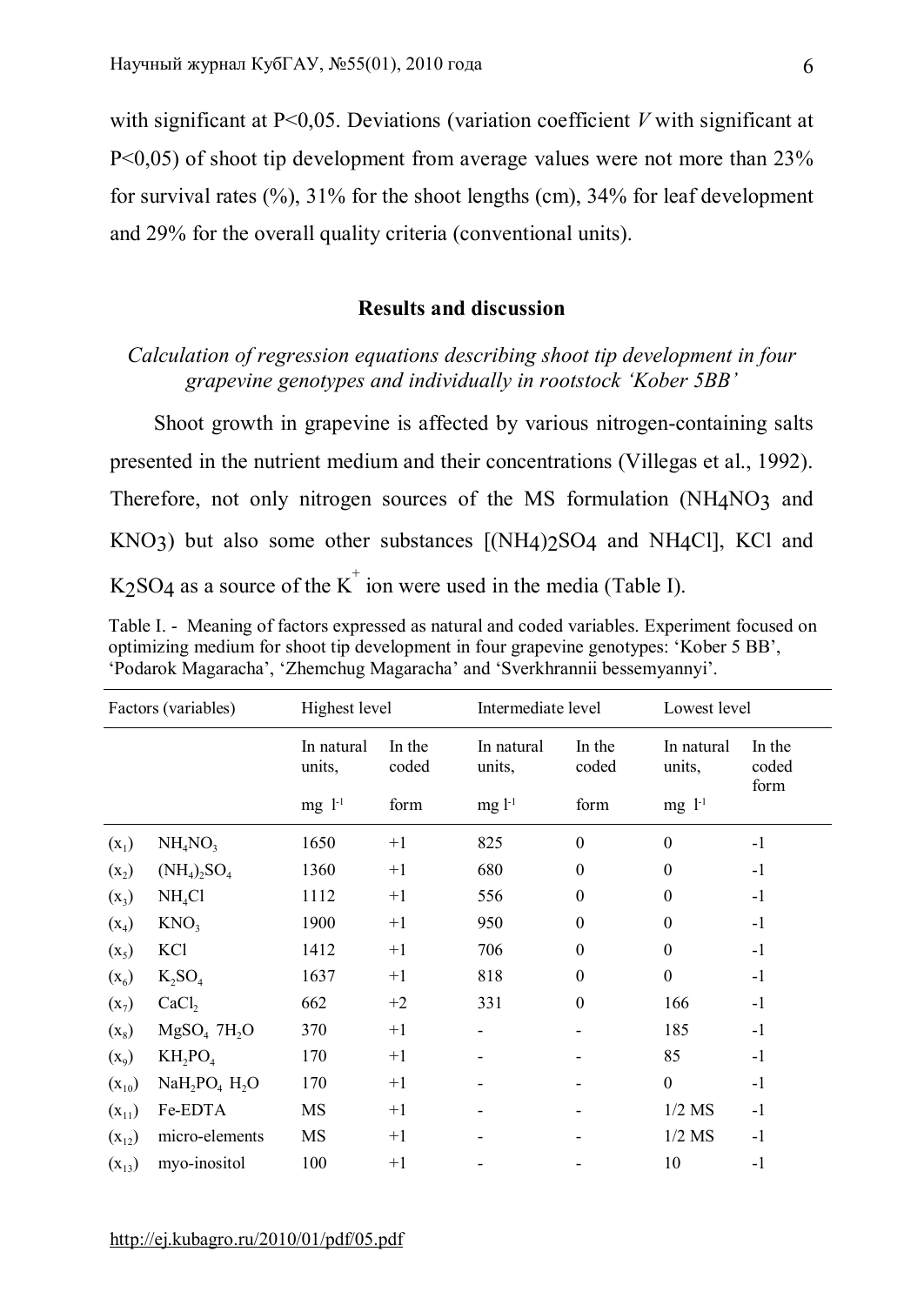| $(X_{14})$ | thiamine                    |               | $+4$ |                          |                          |                        | - 1  |
|------------|-----------------------------|---------------|------|--------------------------|--------------------------|------------------------|------|
| $(X_{15})$ | pyridoxine                  |               | $+4$ |                          |                          |                        | $-1$ |
| $(X_{16})$ | nicotinic acid              |               | $+4$ |                          |                          |                        | - 1  |
| $(x_{17})$ | para-aminobenzoic 5<br>acid |               | $+1$ | $\overline{\phantom{a}}$ | -                        |                        | $-1$ |
| $(X_{18})$ | sucrose                     | $40 g l^{-1}$ | $+1$ | $\overline{\phantom{a}}$ | $\overline{\phantom{0}}$ | $20 g$ 1 <sup>-1</sup> | $-1$ |

These substances were applied at levels leading to the content of nitrogen in the form of ammonium or nitrate and the content of the  $K^+$  ion equal to those in the macro-elements of the full- and the half-strength MS medium. High cytokinin levels induced development of malformed shoots with subsequent poor rooting (Slenko et al., 2001), so a low level of BA $(0.5 \text{ mg } l^{\text{-}1})$  in the experiments were needed. To determine factor (component) levels and factor interactions influencing the process, the random balance method was used. The experiment included 18 factors, each at three or two levels and expressed in natural units (mg  $1^{-1}$  or g  $1^{-1}$ ) and in the coded form (Table I). Design of the experiment using the random balance method is shown in Table II, with variables in the coded form. Green shoots collected from a nature vine released from dormancy were used as a source of shoot tip explants. Taking into consideration characteristics of shoot tip development (survival rates, shoot length and leaf development scored in points) after 50 days in culture on each of 20 medium versions, the overall quality criterion (see 'Material and methods') for each of the four genotypes and the average value of the overall quality criteria were calculated (Table II).

Shoot tip culture on the medium version 20 containing MS mineral elements did not improve shoot development in any of the four genotypes (Table II). In this respect, root stock 'Kober 5 BB' performed the best on the medium version 8, cvs. 'Podarok Magaracha' and 'Zhemchug Magaracha' did so on the medium version 6, and the version 11 was the most beneficial medium for cv. 'Sverkhrannii bessemyannyi'. The highest value (0.58) of the average overall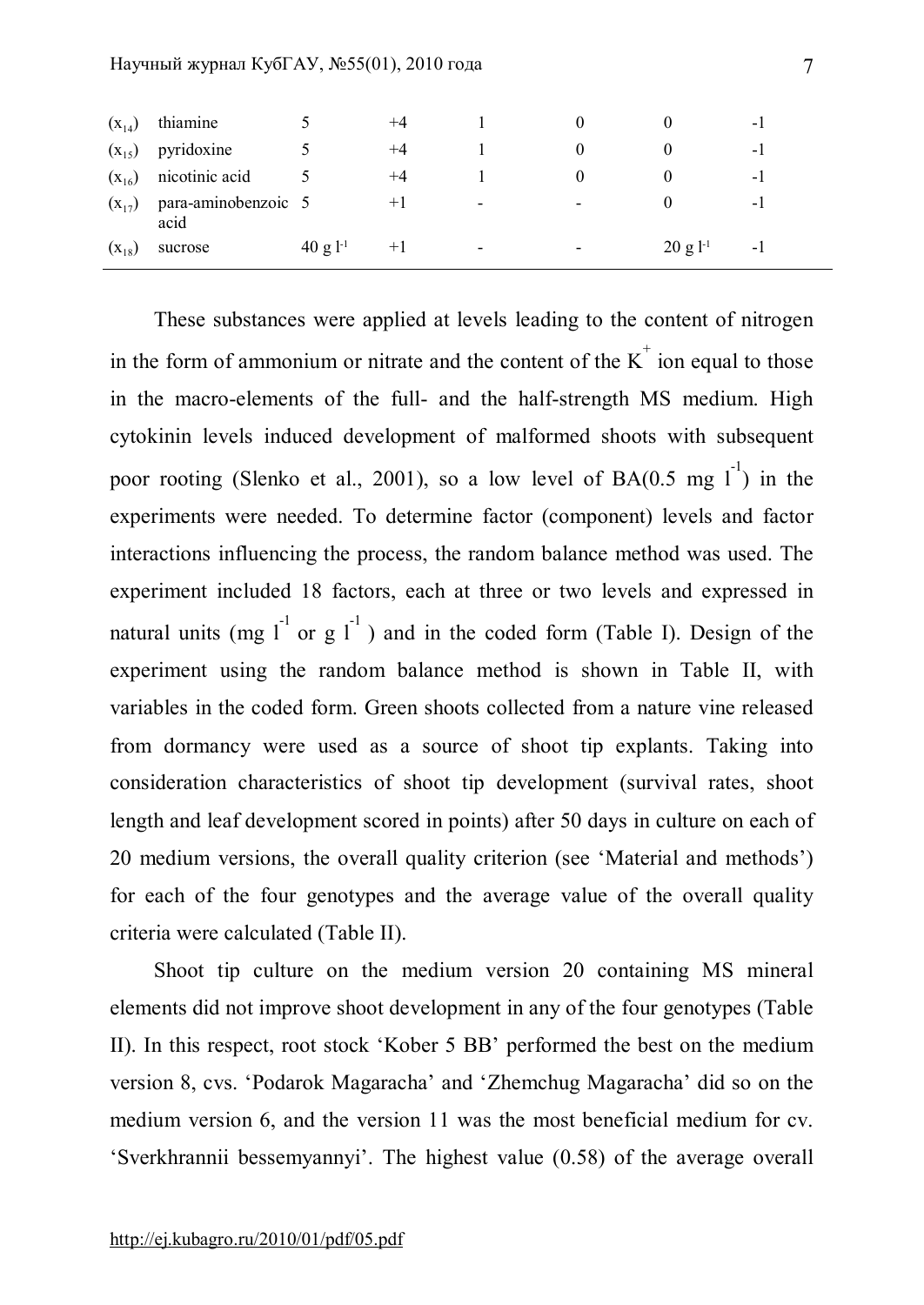quality criterion for the four genotypes was achieved on the medium version 6

(Table II).

Table II. - Design of experiment using variables in the coded form (Table I) and results pertaining to shoot tip development in four grapevine genotypes (expressed as units of the overall quality criterion). The variation coefficient (*V*) for each medium version of each genotype is not more than  $29\%$  ( $P < 0.05$ )

|                 | $S^{onoc}, S^{loc}$ to not more than $\equiv$ , $\sim$ $\left(1$<br>,<br>Meaning of factors as variables in the coded form<br>Shoot tip development after 50 days |              |                |          |                |              |                |       |      |          |          |          |          |              |              |              |          |          |      |               |                                       |               |               |
|-----------------|-------------------------------------------------------------------------------------------------------------------------------------------------------------------|--------------|----------------|----------|----------------|--------------|----------------|-------|------|----------|----------|----------|----------|--------------|--------------|--------------|----------|----------|------|---------------|---------------------------------------|---------------|---------------|
|                 |                                                                                                                                                                   |              |                |          |                |              |                |       |      |          |          |          |          |              |              |              |          |          |      |               |                                       |               |               |
|                 |                                                                                                                                                                   |              |                |          |                |              |                |       |      |          |          |          |          |              |              |              |          |          |      |               | of culture (expressed in units of the |               |               |
|                 |                                                                                                                                                                   |              |                |          |                |              |                |       |      |          |          |          |          |              |              |              |          |          |      |               | overall quality criterion)            |               |               |
| Medium versions |                                                                                                                                                                   |              |                |          |                |              |                |       |      |          |          |          |          |              |              |              |          |          |      |               |                                       |               | Ave-          |
|                 |                                                                                                                                                                   |              |                |          |                |              |                |       |      |          |          |          |          |              |              |              |          |          |      |               |                                       |               | rage          |
|                 |                                                                                                                                                                   |              |                |          |                |              |                |       |      |          |          |          |          |              |              |              |          |          | 'Ko- |               |                                       | 'Sver-        | valu<br>e for |
|                 |                                                                                                                                                                   |              |                |          |                |              |                |       |      |          |          |          |          |              |              |              |          |          | ber  | 'Poda-<br>rok | 'Zhem-<br>chug                        | khr-<br>annii | the           |
|                 | $X_1$                                                                                                                                                             | $x_2$        | $X_3$          | $x_4$    | X <sub>5</sub> | $x_6$        | X <sub>7</sub> | $x_8$ | Xq   | $x_{10}$ | $x_{11}$ | $x_{12}$ | $x_{13}$ | $x_{14}$     | $x_{15}$     | $x_{16}$     | $x_{17}$ | $x_{18}$ | 5    | Maga-         | Maga-                                 | besse-        | four          |
|                 |                                                                                                                                                                   |              |                |          |                |              |                |       |      |          |          |          |          |              |              |              |          |          | BB'  | racha'        | racha'                                | myan          | geno          |
|                 |                                                                                                                                                                   |              |                |          |                |              |                |       |      |          |          |          |          |              |              |              |          |          |      |               |                                       | $-nvi'$       |               |
|                 |                                                                                                                                                                   |              |                |          |                |              |                |       |      |          |          |          |          |              |              |              |          |          |      |               |                                       |               | type          |
|                 |                                                                                                                                                                   |              |                |          |                |              |                |       |      |          |          |          |          |              |              |              |          |          |      |               |                                       |               | s             |
|                 | $+1$                                                                                                                                                              | $-1$         | $+1$           | $-1$     | $+1$           | $\theta$     | $\theta$       | $+1$  | $-1$ | $+1$     | $-1$     | $+1$     | $-1$     | $\theta$     | $\theta$     | $-1$         | $-1$     | $+1$     | 0.02 | 0.06          | 0.03                                  | 0.11          | 0.05          |
| 2.              | $-1$                                                                                                                                                              | $\theta$     | $\Omega$       | $+1$     | $-1$           | $-1$         | $+2$           | $-1$  | $-1$ | $-1$     | $+1$     | $+1$     | $-1$     | $-1$         | $-1$         | -1           | $+1$     | $+1$     | 0.08 | 0.03          | 0.11                                  | 0.19          | 0.10          |
| 3.              | $+1$                                                                                                                                                              | $-1$         | $-1$           | $\theta$ | $\theta$       | $+1$         | $-1$           | $+1$  | $-1$ | $-1$     | $+1$     | $+1$     | $-1$     | $\mathbf{0}$ | $-1$         | $-1$         | $-1$     | $-1$     | 0.04 | 0.07          | 0.01                                  | 0.01          | 0.03          |
| 4.              | $-1$                                                                                                                                                              | $\theta$     | $\theta$       | $+1$     | $+1$           | $-1$         | $+2$           | $-1$  | $+1$ | $+1$     | $-1$     | $-1$     | $+1$     | $\theta$     | $\theta$     | $-1$         | $+1$     | $-1$     | 0.57 | 0.32          | 0.25                                  | 0.46          | 0.40          |
| 5.              | $+1$                                                                                                                                                              | $-1$         | $\overline{0}$ | $\Omega$ | $+1$           | $+1$         | -1             | $-1$  | $-1$ | $-1$     | $+1$     | $+1$     | $+1$     | $+4$         | $\mathbf{0}$ | $+4$         | $+1$     | $+1$     | 0.01 | 0.01          | 0.03                                  | 0.02          | 0.02          |
| 6.              | $\Omega$                                                                                                                                                          | $\mathbf{0}$ | $-1$           | $\theta$ | $-1$           | $-1$         | $+2$           | $-1$  | $+1$ | $-1$     | $-1$     | $-1$     | $-1$     | $\mathbf{0}$ | $\mathbf{0}$ | $-1$         | $+1$     | $-1$     | 0.01 | 1.00          | 1.00                                  | 0.31          | 0.58          |
| 7.              | $\Omega$                                                                                                                                                          | $+1$         | $\theta$       | $\Omega$ | $+1$           | $-1$         | $\theta$       | $-1$  | $-1$ | $-1$     | $-1$     | $+1$     | $-1$     | $+4$         | $-1$         | $\mathbf{0}$ | $+1$     | $+1$     | 0.04 | 0.12          | 0.11                                  | 0.47          | 0.19          |
| 8.              | $-1$                                                                                                                                                              | $\theta$     | $-1$           | $+1$     | $\theta$       | $+1$         | $+2$           | $-1$  | $-1$ | $+1$     | $+1$     | $+1$     | $-1$     | $\theta$     | $+4$         | $+4$         | $-1$     | $+1$     | 1.00 | 0.08          | 0.09                                  | 0.18          | 0.33          |
| 9.              | $+1$                                                                                                                                                              | $\theta$     | $+1$           | $\theta$ | $-1$           | $\theta$     | $-1$           | $-1$  | $+1$ | $+1$     | $-1$     | $-1$     | $-1$     | $-1$         | $\theta$     | $-1$         | $+1$     | $-1$     | 0.01 | 0.01          | 0.40                                  | 0.33          | 0.19          |
| 10.             | $+1$                                                                                                                                                              | $-1$         | $+1$           | $-1$     | $+1$           | $+1$         | $+2$           | $+1$  | $-1$ | $+1$     | $-1$     | $-1$     | $+1$     | $+4$         | $+4$         | $\theta$     | $-1$     | $-1$     | 0.01 | 0.13          | 0.08                                  | 0.19          | 0.10          |
| 11              | $\Omega$                                                                                                                                                          | $\theta$     | $\Omega$       | $-1$     | $\theta$       | $\theta$     | $\theta$       | $+1$  | $+1$ | $-1$     | $+1$     | $-1$     | $+1$     | $\theta$     | $-1$         | $+4$         | $+1$     | $+1$     | 0.02 | 0.05          | 0.08                                  | 1.00          | 0.29          |
| 12              | $-1$                                                                                                                                                              | $+1$         | $-1$           | $-1$     | $\theta$       | $+1$         | $-1$           | $-1$  | $+1$ | $+1$     | $+1$     | $-1$     | $-1$     | $-1$         | $\theta$     | $\theta$     | $-1$     | $-1$     | 0.01 | 0.01          | 0.03                                  | 0.09          | 0.04          |
| 13.             | $\Omega$                                                                                                                                                          | $-1$         | $\theta$       | $+1$     | $+1$           | $\mathbf{0}$ | $-1$           | $+1$  | $-1$ | $-1$     | $-1$     | $-1$     | $+1$     | $+4$         | $-1$         | $\mathbf{0}$ | $+1$     | $-1$     | 0.02 | 0.16          | 0.23                                  | 0.04          | 0.11          |
| 14.             | $\Omega$                                                                                                                                                          | $+1$         | $+1$           | $+1$     | $\theta$       | $\mathbf{0}$ | $\theta$       | $+1$  | $+1$ | $-1$     | $-1$     | $-1$     | $+1$     | $+4$         | $-1$         | $\theta$     | $-1$     | $-1$     | 0.01 | 0.08          | 0.03                                  | 0.07          | 0.05          |
| 15.             | $\Omega$                                                                                                                                                          | $+1$         | $-1$           | $+1$     | $-1$           | $-1$         | $-1$           | $-1$  | $-1$ | $-1$     | $+1$     | $+1$     | $-1$     | $-1$         | $-1$         | $+4$         | $-1$     | $-1$     | 0.01 | 0.04          | 0.02                                  | 0.25          | 0.08          |
| 16.             | $\Omega$                                                                                                                                                          | $+1$         | $\Omega$       | $\theta$ | $\theta$       | $\theta$     | $+2$           | $+1$  | $+1$ | $+1$     | $+1$     | $+1$     | $+1$     | $+4$         | $+4$         | $-1$         | $-1$     | $+1$     | 0.04 | 0.10          | 0.03                                  | 0.25          | 0.10          |
| 17.             | $-1$                                                                                                                                                              | $+1$         | $+1$           | $-1$     | $-1$           | $+1$         | $+2$           | $+1$  | $-1$ | $+1$     | $+1$     | $-1$     | $+1$     | $+4$         | $+4$         | $\theta$     | $+1$     | $-1$     | 0.01 | 0.01          | 0.02                                  | 0.08          | 0.03          |
| 18.             | $-1$                                                                                                                                                              | $-1$         | $+1$           | $-1$     | $+1$           | $-1$         | $\Omega$       | $+1$  | $-1$ | $+1$     | $-1$     | $+1$     | $+1$     | $-1$         | $+4$         | $+4$         | $-1$     | $+1$     | 0.02 | 0.01          | 0.03                                  | 0.04          | 0.02          |
| 19.             | $-1$                                                                                                                                                              | $+1$         | $-1$           | $-1$     | $-1$           | $+1$         | $\Omega$       | $-1$  | $+1$ | $-1$     | $-1$     | $-1$     | $-1$     | $-1$         | $+4$         | $+4$         | $-1$     | $+1$     | 0.01 | 0.01          | 0.04                                  | 0.03          | 0.02          |
| 20.             | $+1$                                                                                                                                                              | $-1$         | $-1$           | $+1$     | $-1$           | $-1$         | $\theta$       | $+1$  | $+1$ | $+1$     | $+1$     | $+1$     | $+1$     | $\theta$     | $+4$         | $+4$         | $+1$     | $+1$     | 0.05 | 0.38          | 0.03                                  | 0.03          | 0.12          |

Based on the average values of the overall quality criteria, regression equations for shoot tip development as functions of concentrations of substances in medium versions (Tables I and II) were calculated for the four genotypes  $(y_1)$ and individually for the root stock 'Kober 5 BB'  $(y_2)$ :

$$
y_1 = 0.151 - 0.177x_7x_8 + 0.143x_7 - 0.037x_7x_8 \cdot x_{14} + 0.085x_1 - 0.056x_1 \cdot x_8 - 0.042x_8
$$
\n
$$
y_2 = 0.156 + 0.077x_4 \cdot x_7 + 0.175x_7 \cdot x_{10} - 0.161x_7 \cdot x_8 - 0.052x_7 \cdot x_9 - 0.072x_8 + 0.062x_{10} + 0.048x_9 - 0.030x_4 \cdot x_8
$$
\n(5)

with the following characteristics of the equations (Table III): the level of significance of  $y_1$  is 0.001, the determination coefficient is 0.694, the standard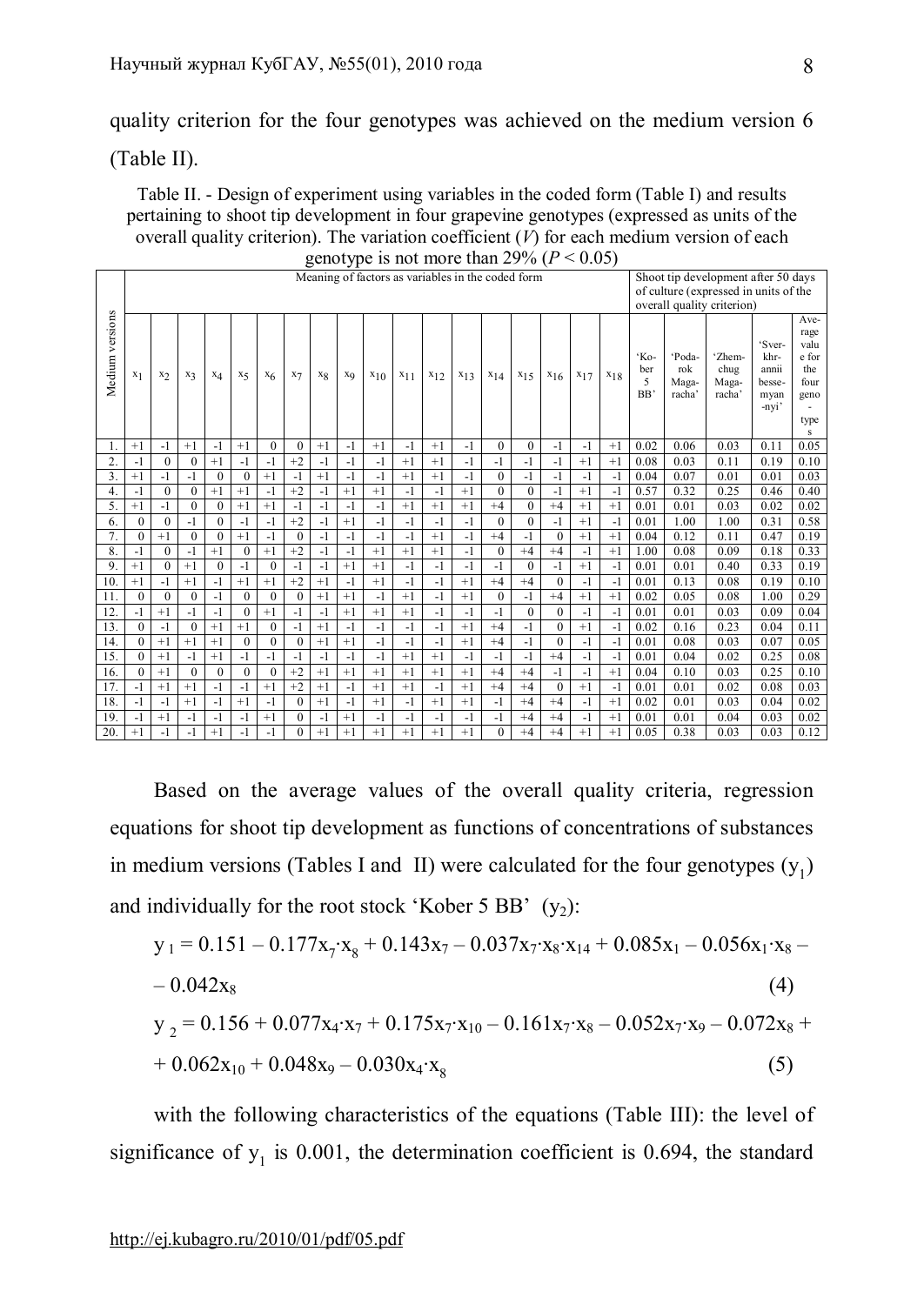error is 0.097; the level of significance of  $y_2$  is 0.000, the determination coefficient is 0.977, the standard error is 0.065. The factor  $x_7$  (CaCl<sub>2</sub>) provided the most significant effect on both equations since the first members of the equations are of the highest significance. They also are characterized with the highest determination coefficients, i.e. make the largest contribution to the description of the process by means of the equation (Table III).

Table III. - Improvement of statistical characteristics of regression equations (4 and 5) during sequential selection of equation members describing overall quality criteria of shoot tip development as a function of concentrations of substances in medium versions (Tables I and II).

| Equation members                                                                                               | Coefficient<br>of regression | Level<br>of significance | Coefficient<br>of determination | Standard error |  |
|----------------------------------------------------------------------------------------------------------------|------------------------------|--------------------------|---------------------------------|----------------|--|
| Equation (4) for calculating average values of the overall quality criteria for the four genotypes $(y_1)$ :   |                              |                          |                                 |                |  |
| $x_7 \cdot x_8$                                                                                                | $-0.177$                     | 0.009                    | 0.324                           | 0.127          |  |
| $\mathbf{x}_7$                                                                                                 | 0.143                        | 0.006                    | 0.423                           | 0.121          |  |
| $\mathbf{X}_7 \cdot \mathbf{X}_8 \cdot \mathbf{X}_{14}$                                                        | $-0.037$                     | 0.004                    | 0.479                           | 0.118          |  |
| $\mathbf{x}_1$                                                                                                 | 0.085                        | 0.001                    | 0.572                           | 0.107          |  |
| $\mathbf{x}_1 \cdot \mathbf{x}_8$                                                                              | $-0.056$                     | 0.001                    | 0.631                           | 0.103          |  |
| $\mathbf{X}_8$                                                                                                 | $-0.042$                     | 0.001                    | 0.694                           | 0.097          |  |
| The free member=0.151                                                                                          |                              |                          |                                 |                |  |
| Equation (5) for calculating the overall quality criteria separately for the root stock 'Kober 5 BB' $(y_2)$ : |                              |                          |                                 |                |  |
| $\mathbf{X}_4 \cdot \mathbf{X}_7$                                                                              | 0.077                        | 0.001                    | 0.460                           | 0.245          |  |
| $x_7x_{10}$                                                                                                    | 0.175                        | 0.000                    | 0.773                           | 0.163          |  |
| $x_7 \cdot x_8$                                                                                                | $-0.161$                     | 0.000                    | 0.859                           | 0.133          |  |
| $x_7 \cdot x_9$                                                                                                | $-0.052$                     | 0.000                    | 0.905                           | 0.112          |  |
| $\mathbf{x}_8$                                                                                                 | $-0.072$                     | 0.000                    | 0.927                           | 0.102          |  |
| $\mathbf{x}_{10}$                                                                                              | 0.062                        | 0.000                    | 0.963                           | 0.075          |  |
| $\mathbf{x}_9$                                                                                                 | 0.048                        | 0.000                    | 0.973                           | 0.068          |  |
| $\mathbf{X}_4 \cdot \mathbf{X}_8$                                                                              | $-0.030$                     | 0.000                    | 0.977                           | 0.065          |  |
| The free member=0.156                                                                                          |                              |                          |                                 |                |  |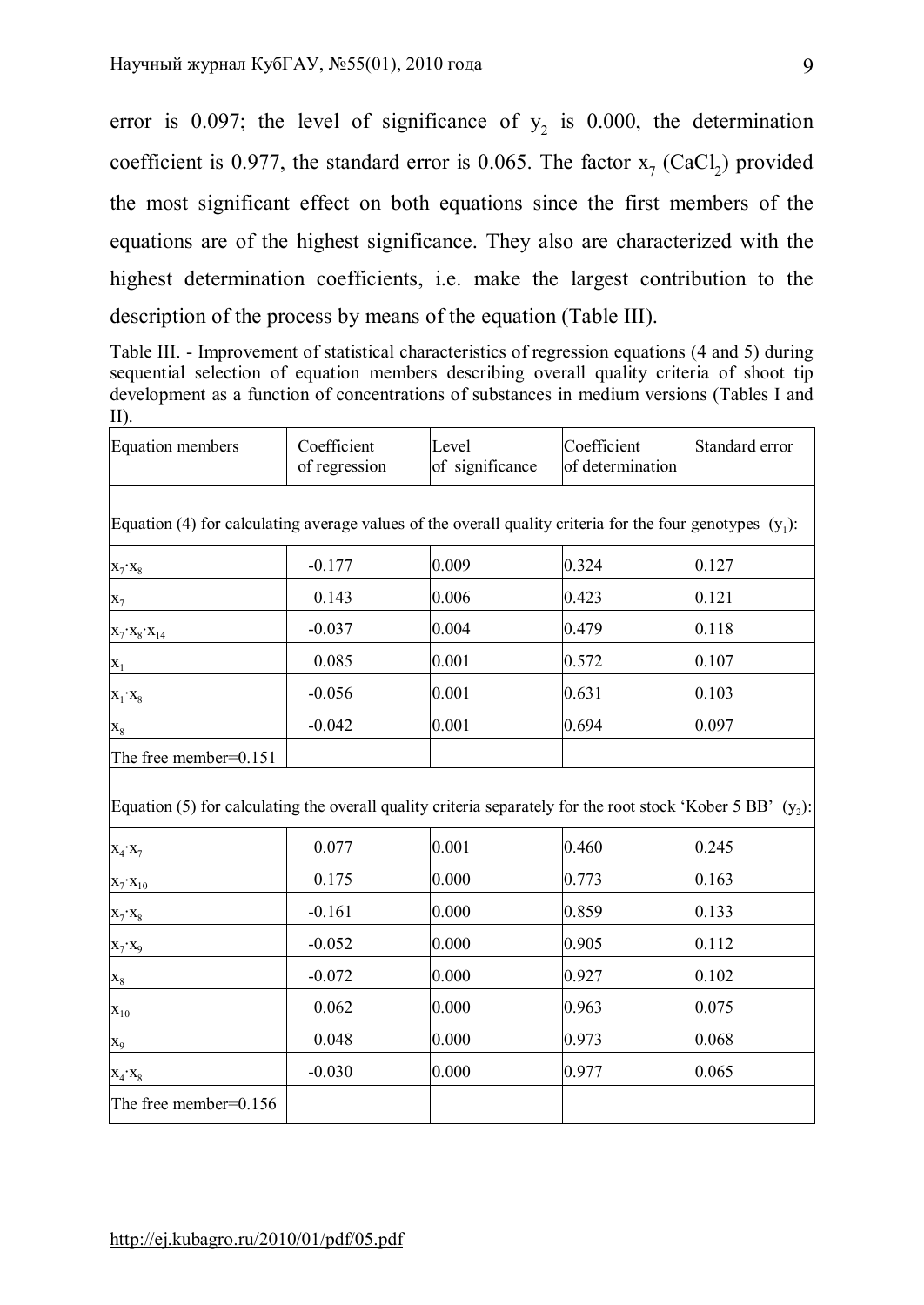*Stepwise optimization of media for shoot tip development based on regression* 

### *equations*

Table IV shows stepwise optimization of macro-element concentrations in

media for shoot tip development based on the regression equations 4 and 5.

Table IV. - Macro-element concentrations in media optimized based on regression equations with a view to improve shoot tip development in the four grapevine genotypes and individually in the root stock 'Kober 5 BB'. In addition to the macro-elements indicated in this Table, each medium version contained (Slenko et al., 2001): Fe-EDTA and microelements MS medium, 100 mg  $1^{-1}$ myo-inositol,  $10 \text{ mg l}^{-1}$  thiamine, 5 mg  $l^{-1}$ nicotinic acid; 0.2 mg  $1^{-1}$  pyridoxine, 10 mg  $1^{-1}$  glycine, 5 mg  $1^{-1}$  para-aminobenzoic acid, 0.5 mg  $1^{-1}$  BA, 30 g  $1^{-1}$  sucrose and 7 g  $1^{-1}$  Difco agar.

| Macro-elements<br>(variables in<br>equations) |                                     | Concentrations of macro-elements $(mg l-1)$ in media for shoot tip development |     |               |                                                                                                           |                   |                                                                                                                                                                                               |      |           |      |      |           |  |
|-----------------------------------------------|-------------------------------------|--------------------------------------------------------------------------------|-----|---------------|-----------------------------------------------------------------------------------------------------------|-------------------|-----------------------------------------------------------------------------------------------------------------------------------------------------------------------------------------------|------|-----------|------|------|-----------|--|
| <b>MSM</b>                                    |                                     |                                                                                |     |               | Using the regression equation $(4)$<br>macro-element concentrations in<br>medium version 6 from Table II) |                   | Using the regression equation $(5)$<br>for the four genotypes (based on the for the stock 'Kober 5 BB' (based<br>on the macro-element<br>concentrations in medium version<br>8 from Table II) |      |           |      |      |           |  |
|                                               |                                     |                                                                                |     | $1cv4$ $2cv4$ | 3c <sub>V</sub> 4                                                                                         | 4c <sub>V</sub> 4 | 5c <sub>V</sub> 4                                                                                                                                                                             |      | 1Kob 2Kob | 3Kob |      | 4Kob 5Kob |  |
| $(x_1)$                                       | NH <sub>4</sub> NO <sub>3</sub>     | 1650                                                                           | 833 | 1200          | 1520                                                                                                      | 1950              | 2153                                                                                                                                                                                          |      |           |      |      |           |  |
| $(x_2)$                                       | $(NH_4)_2SO_4$                      |                                                                                | 680 | 680           | 680                                                                                                       | 680               | 680                                                                                                                                                                                           | 680  | 680       | 680  | 680  | 680       |  |
| $(x_3)$                                       | NH <sub>4</sub> Cl                  |                                                                                |     |               |                                                                                                           |                   |                                                                                                                                                                                               |      |           |      |      |           |  |
| $(x_4)$                                       | KNO <sub>3</sub>                    | 1900                                                                           | 950 | 950           | 950                                                                                                       | 950               | 950                                                                                                                                                                                           | 1950 | 2090      | 2233 | 2337 | 2480      |  |
| $(x_5)$                                       | KCl                                 |                                                                                |     |               |                                                                                                           |                   |                                                                                                                                                                                               | 706  | 706       | 706  | 706  | 706       |  |
| $(x_6)$                                       | $K_2SO_4$                           |                                                                                |     |               |                                                                                                           |                   |                                                                                                                                                                                               | 1637 | 1637      | 1637 | 1637 | 1637      |  |
| $(X_7)$                                       | CaCl <sub>2</sub>                   | 331                                                                            | 675 | 740           | 800                                                                                                       | 890               | 944                                                                                                                                                                                           | 680  | 734       | 793  | 835  | 900       |  |
| $(x_8)$                                       | MgSO <sub>4</sub> 7H <sub>2</sub> O | 370                                                                            | 183 | 165           | 140                                                                                                       | 90                | 67                                                                                                                                                                                            | 173  | 142       | 112  | 93   | 64        |  |
| $(X_9)$                                       | $KH_2PO_4$                          | 170                                                                            | 170 | 170           | 170                                                                                                       | 170               | 170                                                                                                                                                                                           | 85   | 84        | 83   | 83   | 81        |  |
| $(X_{10})$                                    | $NaH_2PO_4H_2O$                     | 170                                                                            |     |               |                                                                                                           |                   |                                                                                                                                                                                               | 180  | 208       | 235  | 252  | 278       |  |

The optimization began (Table IV) by determining the optimum medium version for each of the process: macro-element concentrations in the medium version 6 (Table II) for shoot tip development of the four genotypes and macroelement concentrations in the medium version 8 (Table II) individually for the root stock 'Kober 5 BB'. Green shoots collected from field-grown plants were used as a source of shoot tip explants. Table V shows shoot tip development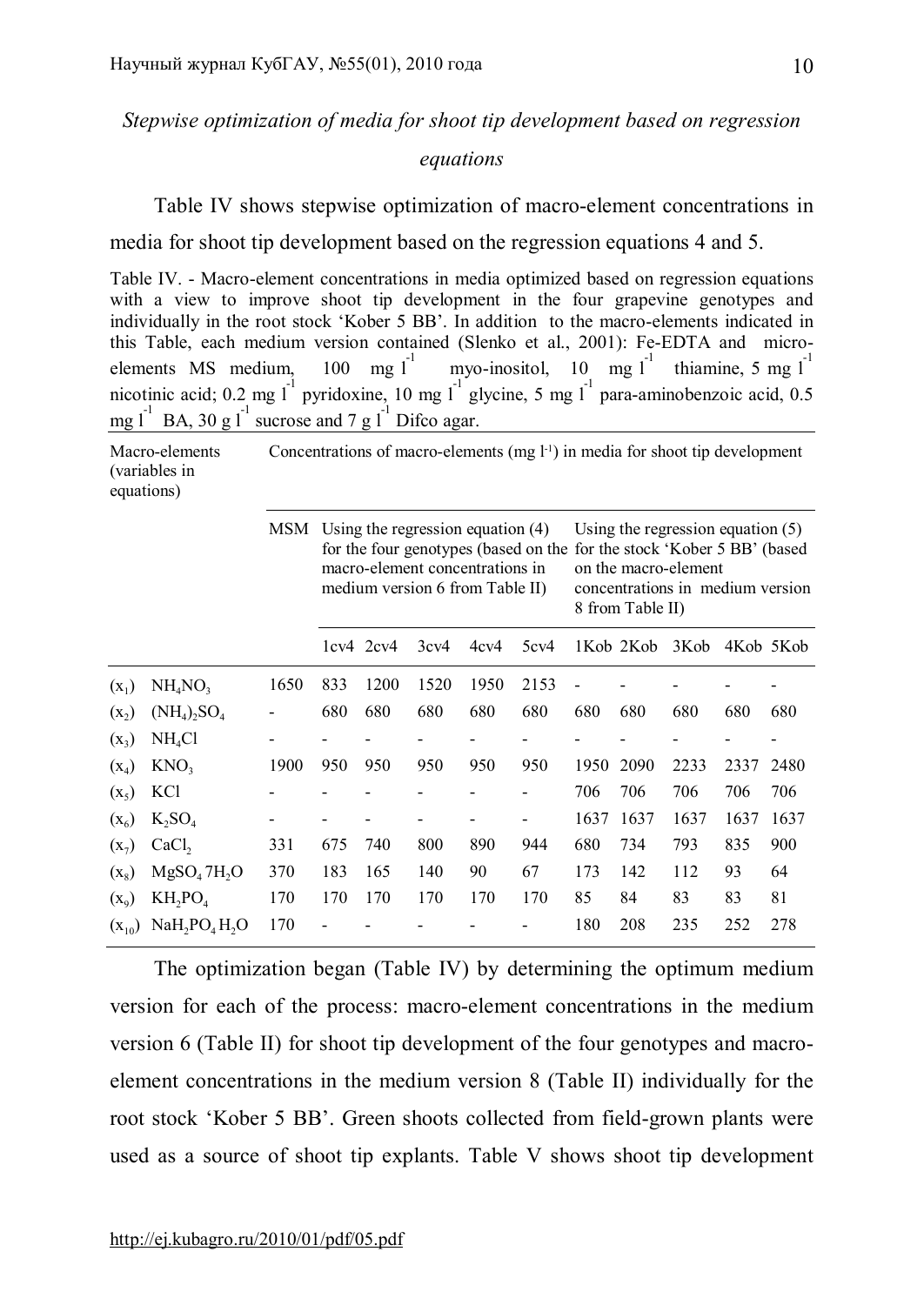after 50 days in culture on the media (Table IV) of the different optimization designs for each of the processes.

Table V. - Shoot tip development in four grapevine genotypes after 50 days in culture on media (Table IV) containing macro-element concentrations calculated by using the regression equations (4) and (5). Deviations of shoot tip development (*V*) from average values ( $P <$ 0.05) were not more than 31% for the shoot length and 34% for leaf development.

|                        | 'Kober 5 BB'                  |                                                                                            |                             | 'Podarok Magaracha'                                         | 'Zhemchug<br>Magaracha' |                                                                | 'Sverkhrannii<br>bessemyannyi' |                                                       |
|------------------------|-------------------------------|--------------------------------------------------------------------------------------------|-----------------------------|-------------------------------------------------------------|-------------------------|----------------------------------------------------------------|--------------------------------|-------------------------------------------------------|
|                        | <b>Shoot</b><br>length,<br>cm | Leaf<br>development, length,<br>scored in<br>points 1.0-5.0                                | <b>Shoot</b><br>cm          | Leaf<br>development, length,<br>scored in<br>points 1.0-5.0 | Shoot<br>cm             | Leaf<br>developmen, length,<br>scored in<br>points 1.0-<br>5.0 | <b>Shoot</b><br>cm             | Leaf<br>development,<br>scored in<br>points $1.0-5.0$ |
| Control<br>$MMS^*$     | 0.2                           | $1.8 + 0.6$                                                                                | $1.9 + 0.5$                 | $1.8 + 0.6$                                                 | $0.4 + 0.1$             | $0.3 + 0.1$                                                    | $1.3 + 0.4$                    | $1.0 + 0.3$                                           |
| Control<br>11TableII** | 0.1                           | $1.7 + 0.5$                                                                                | $0.6+0.2$ 1.6+0.5           |                                                             | $0.5 + 0.2$             | $1.8 + 0.5$                                                    | $2.3 + 0.7$                    | $4.4 + 0.6$                                           |
|                        |                               | Based on the regression equation (4) for shoot tip development in four grapevine genotypes |                             |                                                             |                         |                                                                |                                |                                                       |
| Control<br>6TableII**  | 0.1                           | 1.0                                                                                        | $2.7+0.8$ 4.0+1.1           |                                                             |                         | $1.2+0.4$ 4.1+0.6                                              | $0,5+0,1$                      | $2.0 + 0.6$                                           |
| 1cy4                   | 0.1                           | 1.0                                                                                        | $3.1 + 0.9$                 | $4.2 + 1.3$                                                 | $1.8+0.6$ 4.2 $\pm$ 0.5 |                                                                | $0.7 + 0.2$                    | $1.9 + 0.6$                                           |
| 2cy4                   | 0.1                           | 1.0                                                                                        | $3.5 + 1.0$ 4.4 + 1.4       |                                                             | $2.4+0.8$ 4.5+0.5       |                                                                | $0.6 + 0.2$                    | $1.6 + 0.5$                                           |
| 3cy4                   | 0.1                           | 1.0                                                                                        | $3.8 \pm 1.0$ $3.9 \pm 1.2$ |                                                             | $1.9+0.6$ 3.3+0.8       |                                                                | $0.7 + 0.2$                    | $1.3 + 0.4$                                           |
|                        |                               |                                                                                            |                             |                                                             |                         |                                                                |                                |                                                       |

Designations Shoot tip development in four grapevine genotypes after 50 d in culture of media

Based on the regression equation (5) for shoot tip development in the root stock Kober 5 BB

| Control<br>8TableII <sup>**</sup> | $1.9 \pm 0.6$ | $4.0 + 0.5$ | $0.9 + 0.3$<br>callus       | $1.2 + 0.4$ | $0.5+0.2$ 2.4+0.7 |             | $0.4 + 0.1$ | $1.8 + 0.6$ |
|-----------------------------------|---------------|-------------|-----------------------------|-------------|-------------------|-------------|-------------|-------------|
| 1Kob                              | $2.4 \pm 0.7$ | $4.3 + 0.4$ | $0.6 + 0.2$<br>callus       | $1.8 + 0.6$ | $0.6+0.2$ 2.0+0.6 |             | $0.5 + 0.2$ | $1.3 + 0.4$ |
| 2Kob                              | $3.2 \pm 1.0$ | $4.5 + 0.4$ | $0.8 + 0.2$<br>callus       | $1.7+0.5$   | $0.6 + 0.2$       | $1.8 + 0.6$ | $0.6 + 0.2$ | $1.0 + 0.3$ |
| 3Kob                              | $3.0 + 0.8$   | $3.9 + 0.8$ | $0.7 + 0.2$<br>callus       | $1.9 + 0.6$ | $0.7 + 0.2$       | $1.9+0.6$   | $0.6 + 0.2$ | $1.2 + 0.3$ |
| 4Kob                              | $1.4 + 0.3$   | $2.0 + 0.7$ | $0.8+0.2$ 2.0+0.6<br>callus |             | $0.5 + 0.2$       | $1.5 + 0.5$ | $0.4 + 0.1$ | $1.3 + 0.4$ |
| 5Kob                              | $1.1 + 0.3$   | $1.5 + 0.5$ | $1.1 + 0.3$<br>callus       | $2.1 + 0.6$ | $0.4 + 0.1$       | $1.5 + 0.4$ | $0.5 + 0.1$ | $1.5 + 0.5$ |

4cv4  $0.1$   $1.0$   $3.3\pm0.9$   $3.4\pm1.1$   $1.4\pm0.5$   $2.1\pm0.6$   $0.8\pm0.2$   $0.6\pm0.2$  $5c\sqrt{4}$  0.1 1.0 2.8 $\pm$ 0.8 2.8 $\pm$ 0.9 1.0 $\pm$ 0.3 1.4 $\pm$ 0.4 0.6 $\pm$ 0.2 0.8 $\pm$ 0.2

Contains MS mineral elements supplemented with 170 mg  $l^{-1}$  NaH<sub>2</sub>PO<sub>4</sub> H<sub>2</sub>O. The remaining additives indicated in the Table IV.

\*\* Macro-element concentrations in medium versions indicated in Table II used as controls to check the optimization efficiency. The remaining additives indicated in the Table IV.

The design of an experiment for four grapevine genotypes (equation 4) led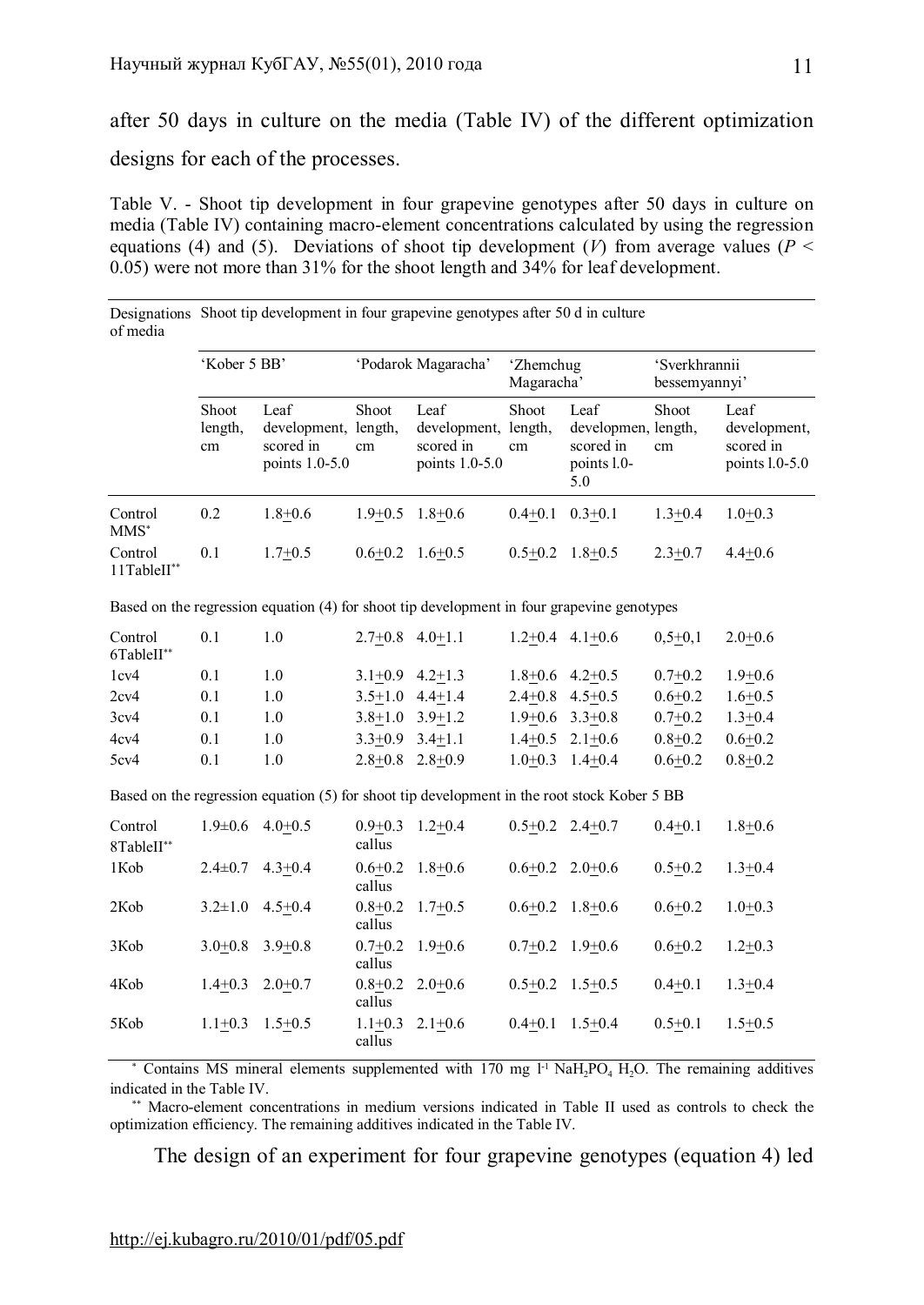to encouraging results, though they were not reliable enough (macro-element concentrations of the medium version 6 from Table II, entering as control) for shoot tip development in cvs. 'Podarok Magaracha' (optimized medium version 3cv4, Table V, Fig. 1) and 'Zhemchug Magaracha' (optimized medium version 2cv4, Table V). On the contrary, the results were disappointing for root stock 'Kober 5 BB' and cv. 'Sverkhrannii bessemyannyi' due to the design of experiment by means of equation (4) began by using macro-element concentrations of the medium version 6 from Table II which was optimum for cvs. 'Podarok Magaracha' and 'Zhemchug Magaracha' but not so either for root stock 'Kober 5 BB' (for which macro-element concentrations of the medium version 8 from Table II, designated as 8 Table II in Table V, was optimum) or for cv. 'Sverkhrannii bessemyannyi' (for which macro-element content of the medium version 11 from Table II, designated as 11 Table II in Table V, was optimum). In root stock 'Kober 5 BB' (Table V) shoot tips performed the best on the medium version 2Kob achieved by stepwise optimization using the regression equation (5) particularly for this genotype. This medium version 2Kob contained 208 mg  $1^{\text{-}1}$  NaH<sub>2</sub>PO<sub>4</sub> H<sub>2</sub>O (Table IV). Macro-elements at 3/4 levels of the MS formulation medium, supplemented with 170 mg  $1^{-1}$  NaH<sub>2</sub>PO<sub>4</sub> H2O, were optimum for grapevine shoot tip development (Harris and Stevenson, 1982).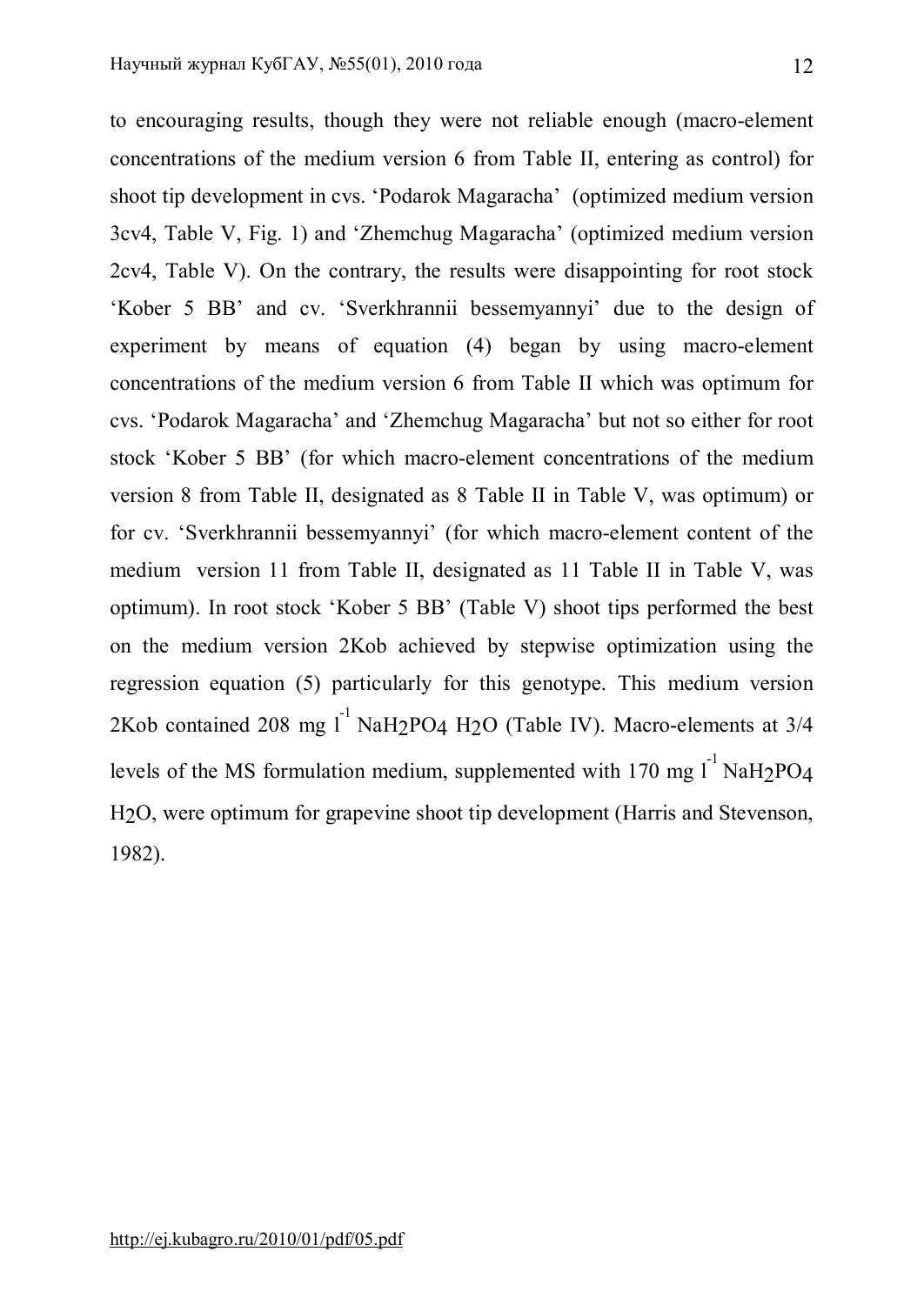

Fig. 1. Development of several shoots after 50 days of shoot tip culture in cv. 'Podarok Magaracha' on the medium version 3cv4 (Tables IV and V) (the explant removed from the culture tube, top view).

The addition of this substance stabilizes the pH of the medium during explant culture (Viskot and Bezdek, 1984). Callus was formed from shoot tips of cv. 'Podarok Magaracha' on media optimized for shoot development in the root stock 'Kober 5 BB' (Table V). Reliable differences were established in shoot tip development on MMS medium and on optimized medium versions for root stock 'Kober 5 BB' (2Kob, Table V), cv. 'Podarok Magaracha' (version 3cv4, Table V), cv. 'Zhemchug Magaracha' (version 2cv4, Table V) and cv. 'Sverkhrannii bessemyannyi' (macro-element content of the medium version 11 from Table II, designated as version 11 Table `II in Table V).

Within the genus *Vitis*, plants have genetically determined differences in the uptake of K<sup>+</sup>, Ca<sup>2+</sup> and Mg<sup>2+</sup> (Scienza et al., 1986). Grapevine genotypes differed in their needs for nitrogen levels of the soil for their growth: some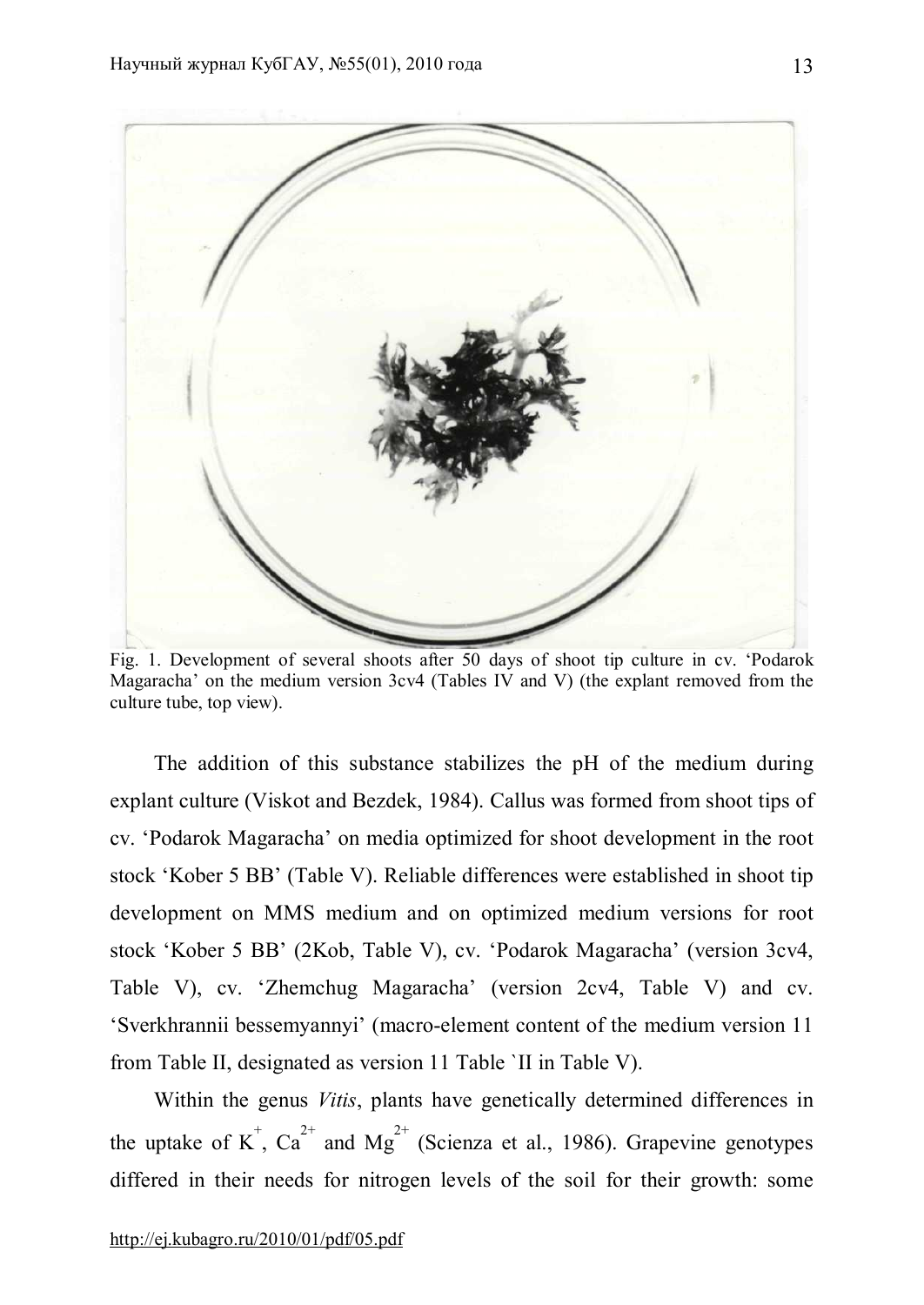genotypes were capable to grow well on the soils with low nitrogen levels (Murthy and Iygengar, 1997). Different root stock genotypes affected the levels of mineral substances (N, K and Fe) in the scion (Bavaresco, 2001) and induced different responses of the scion to soil nitrogen fertilization (Keller et al., 2001). Various levels of mineral substances found in different organs of the plant depending on the genotype and the levels of mineral substances in the soil or in the water culture may enter as an indirect proof of the fact that the grapevine genotypes used in our experiments needed different levels of mineral substances in their optimum media. The design of the experiment focused on medium optimization for one grapevine genotype did improve shoot tip development in the specific genotype while poorly-developed shoot tips were observed on the same medium in the other genotypes. Thus, macro-element content of the medium version 11 (Tables II and V) applied for cv. 'Sverkhrannii bessemyannyi' enabled the growth of high-quality shoots and leaves while extremely poor shoot tip development was observed on that medium version in the remaining three genotypes. Our report in this paper and other results concerned with shoot tip culture and whole plant culture (Slenko et al., 2001) led to the conclusion that optimized mineral salts levels for a certain grapevine genotype may not be so for other genotypes, though, of course, some of a great diversity of grapevine cultivars and root stocks may be expected to grow well on this or that optimized medium.

Experiments focused on medium optimization for shoot tip culture by means of the mathematical design (Tables I-V) are time-consuming and required large numbers of explants. It can be seen from the two experiments (Tables II and V) that the four grapevine genotypes have different optimum concentration of macro-elements. Table VI shows media that proved to be best efficient in the two experiments. Optimization of the medium composition may be achieved sooner and with good though not universally the best results by culturing shoot tips of any other genotypes on seven media presented in Table VI to determine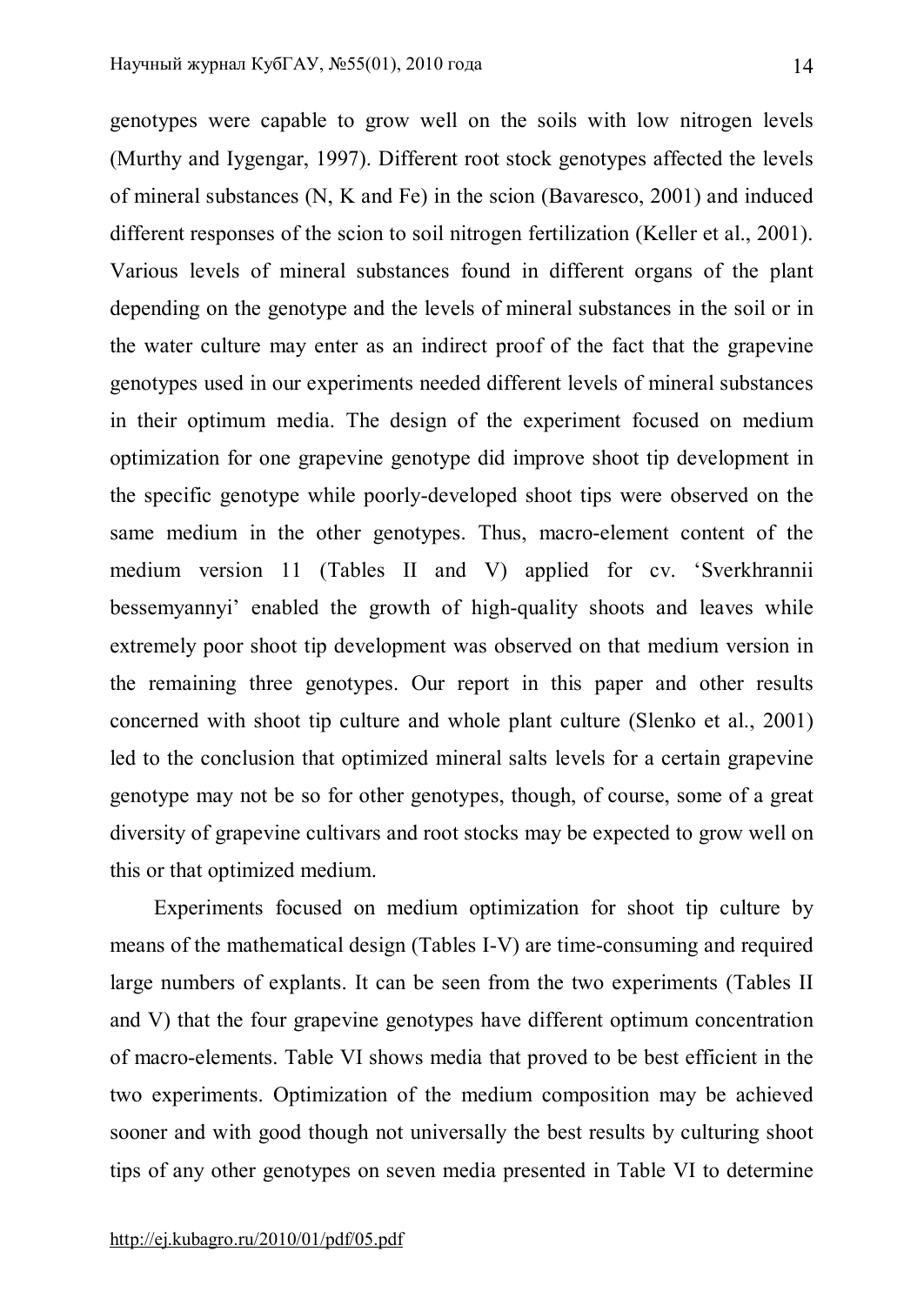better medium version for each genotype. In some genotypes, shoot tip culture developed callus, the levels of thiamine, nicotinic acid and glycine presented in the media recommended should be reduced to 2 mg  $1^{-1}$ .

Table VI. - Compositions of nutrient media recommended for shoot tip development in various grapevine genotypes. In addition to the macro-elements indicated in the Table, each medium version contained other substances, indicated in Table IV.

| Macro-elements                         | Concentrations of macro-elements in different medium versions, mg l <sup>-1</sup> |     |                                      |     |                          |                                      |      |  |  |  |
|----------------------------------------|-----------------------------------------------------------------------------------|-----|--------------------------------------|-----|--------------------------|--------------------------------------|------|--|--|--|
|                                        |                                                                                   |     | Medium versions from Tables I and II |     |                          | Medium versions from Tables IV and V |      |  |  |  |
|                                        | 4                                                                                 | 6   | 8                                    | 11  | 2cy4                     | 3c <sub>V</sub> 4                    | 2Kob |  |  |  |
| 1. $NH4NO3$                            |                                                                                   | 825 |                                      | 825 | 1200                     | 1520                                 |      |  |  |  |
| 2. $(NH_4)$ , $SO_4$                   | 680                                                                               | 680 | 680                                  | 680 | 680                      | 680                                  | 680  |  |  |  |
| 3. NH <sub>4</sub> Cl                  | 556                                                                               |     |                                      | 556 |                          |                                      |      |  |  |  |
| 4. $KNO3$                              | 1900                                                                              | 950 | 1900                                 |     | 950                      | 950                                  | 2090 |  |  |  |
| 5. KCl                                 | 1412                                                                              |     | 706                                  | 706 | $\overline{\phantom{a}}$ |                                      | 706  |  |  |  |
| 6. $K_2SO_4$                           |                                                                                   |     | 1637                                 | 818 |                          |                                      | 1637 |  |  |  |
| $7.$ CaCl <sub>2</sub>                 | 662                                                                               | 662 | 662                                  | 331 | 740                      | 800                                  | 734  |  |  |  |
| 8. MgSO <sub>4</sub> 7H <sub>2</sub> O | 185                                                                               | 185 | 185                                  | 370 | 165                      | 140                                  | 142  |  |  |  |
| 9. $KH_2PO_4$                          | 170                                                                               | 170 | 85                                   | 170 | 170                      | 170                                  | 84   |  |  |  |
| 10. Na $H_2PO_4H_2O$                   | 170                                                                               |     | 170                                  |     |                          |                                      | 208  |  |  |  |

## **Conclusions**

Our findings lead us to the following conclusions:

1. Over the range of component levels in media (Tables I and II), macroelements had a higher effect on grapevine shoot tip development compare to Fe-EDTA, micro-elements, vitamins and sucrose. In regression equations 4 and 5 describing shoot tip development in the four genotypes  $(y_1)$  and individually in the root stock 'Kober 5 BB'  $(y_2)$  as a functions of macro-element concentrations in media, the members including the variable  $x_7$  (factor CaCl<sub>2</sub>), based on the levels 166 mg  $I^{-1}$  (1/2 MS), 331 mg  $I^{-1}$  (MS) and 662 mg  $I^{-1}$  (2 MS), were the most significant and had the largest determination coefficients (Table III).

2. Regression equation (5) describing shoot tip development in one genotype ('Kober 5 BB') as a function of macro-element concentrations in media has a larger determination coefficient (0.977) relative to regression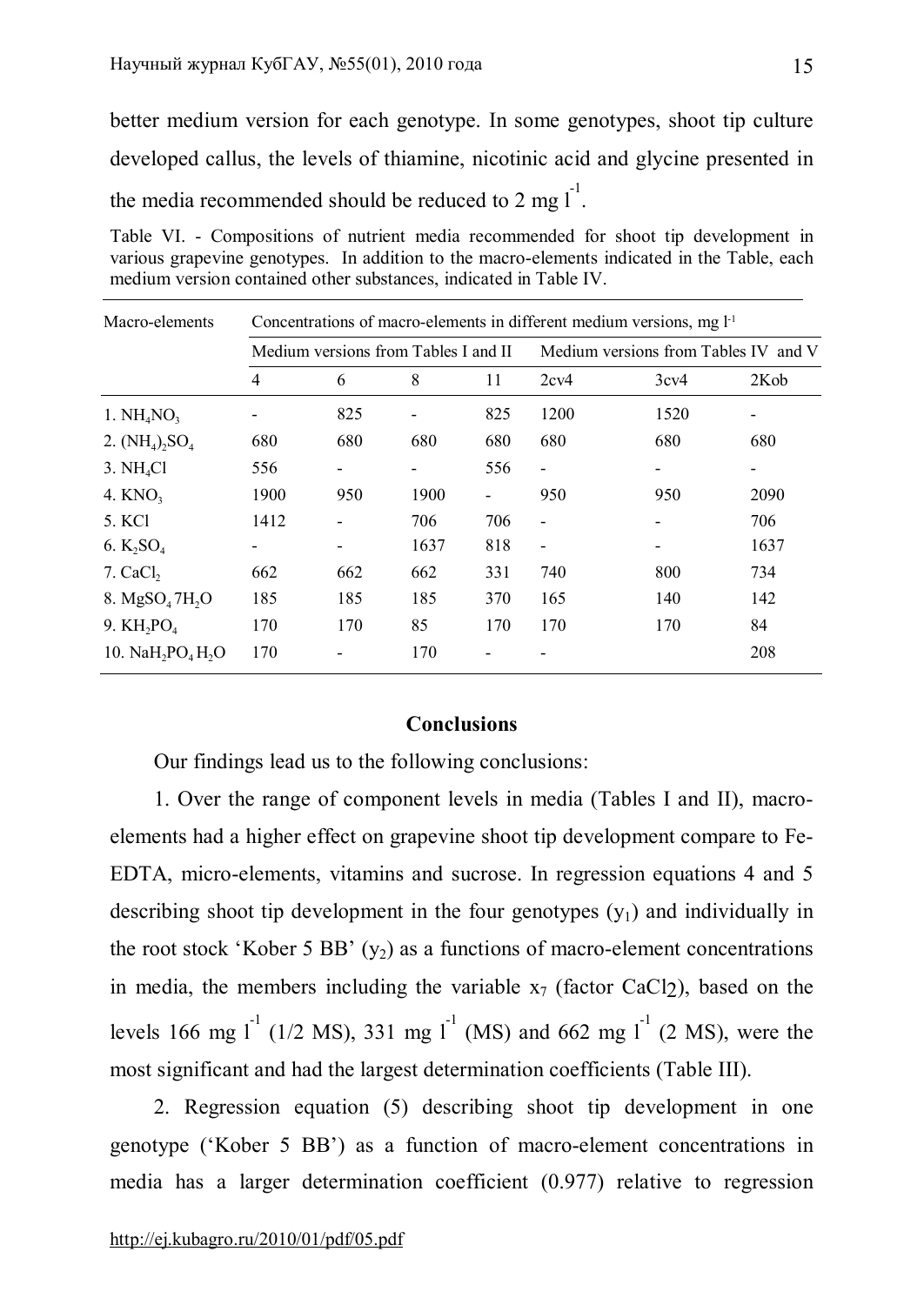equation (4) for the four genotypes as a whole (determination coefficient is 0.694) since different medium versions were optimum for different genotypes (Tables II and V). Stepwise optimization of the mineral composition of medium for grapevine shoot tip development should begin based on the optimum medium version for each genotype (Tables II and IV).

3. Different concentrations of macro-mineral elements were optimum for shoot tip development in the four grapevine genotypes, irrespective of their specific origin (*Vitis vinifera* or interspecific hybrids, Table V).

The regression equations describing the pattern of mineral elements in optimized media for shoot tip cultures of different genotypes reflect their considerable heterogeneity as concerns best efficient concentrations of macroelements in media. The proposed assessment of results by reducing the number of parameters characterizing a process to the overall quality criterion (equations 1-3) and the mathematical design of experiment may be used in physiological and agricultural research for optimization of processes affected by numerous factors. The optimized media (Table IV) may be used for growing of virus-free shoots in meristem cultures of different grapevine genotypes.

## **Acknowledgements**

The authors wish to honour the memory of their teacher, Professor P.Ya. Golodriga, former director of the Institute for Vine and Wine 'Magarach', and also wish to thank Dr. O. Adibekov for elaborating the mathematical design of their experiments.

### **REFERENCES**

- ANACLERIO F., BORGO M. et COSMI T., 1999. Prove di risanamento vinale su biotipi di *Vitis vinifera*, Vignevini (Bologna), 26, 100-103.
- · BAVARESCO L., 2001. Portinnesto e nutrizione minerale della vite. Vignevini (Bologna), 28, 53-62.
- · BINI G., 1976. Prove di coltura '*in vitro*' di meristemi apicali di *Vitis vinifera L*. Rivista della Ortoflorofrutticoltura Italiana, №3, 289-296.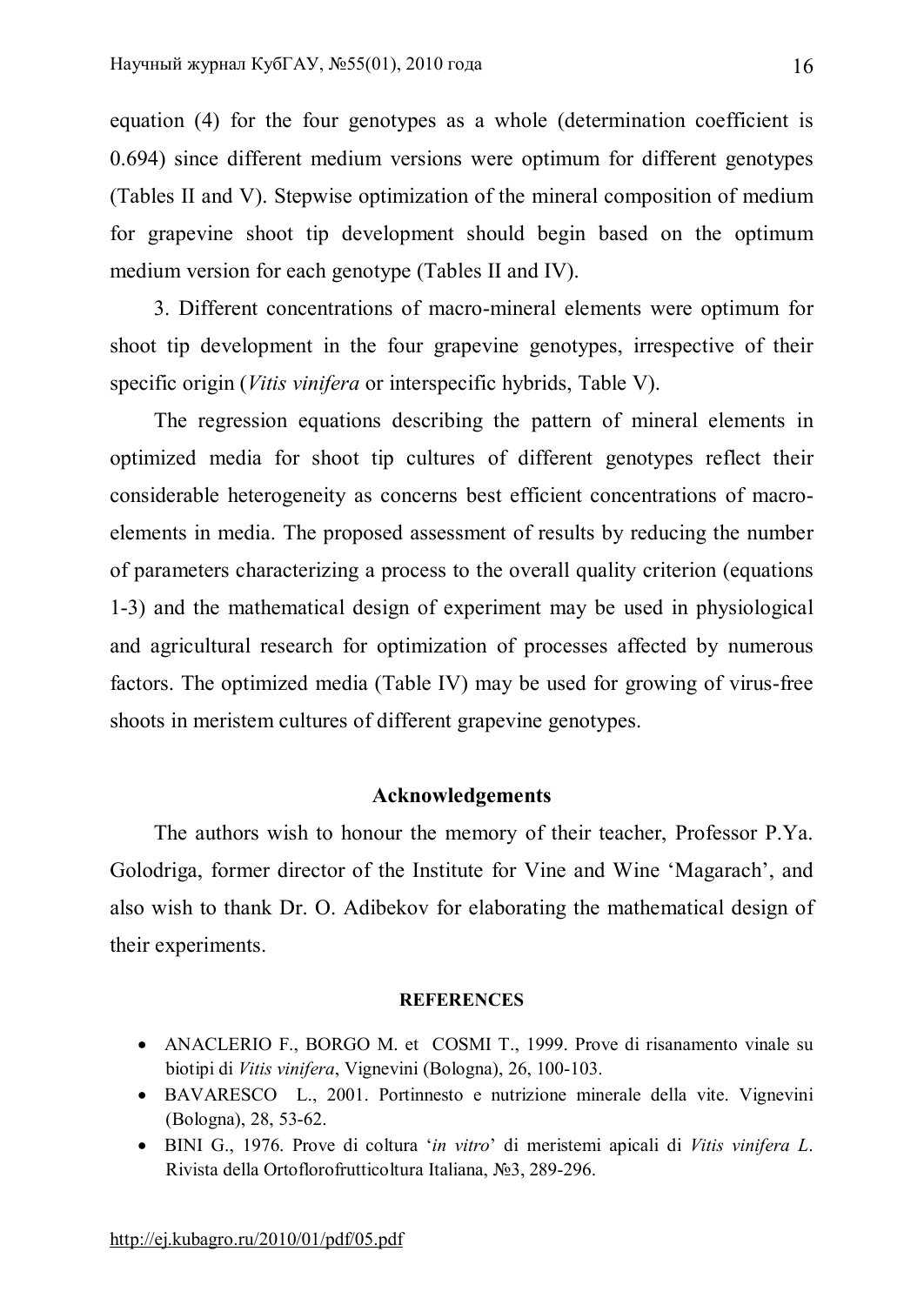- · DURAN-VILA N., JUAREZ J. and ARREGUI J.M., 1988. Production of viroid-free grapevines by shoot tip culture. American Journal of Enology and Viticulture, 39, 217-220.
- GRIBAUDO I., LENZI R. and MANNINI F., 1994. Grapevine clonal selection in Piedmont and Liguria: Virus eradication through meristem culture. Quaderni della Scuala di Specializzazione in Viticoltura ed Enologia (Univ. Torino), 18, 81-89.
- · HARRIS R.E. and STEVENSON J., 1982. *In vitro* propagation of *Vitis*. Vitis, 21, 22- 32.
- HARTMANN K., LEZKI E. and SCHÄFER W., 1977. Trial design in study of technological processes. 'World', Moscow.
- · KELLER M., KUMMER M. and CARMO VASCONCELOS M., 2001. Reproductive growth of grapevines in response to nitrogen supply and rootstock. Australian Journal of Grape and Wine Research, 7, 12-18.
- MAEKAWA A., NAMBA I., TANAKA Y. and YAMASHITA H., 1993. Elimination of viruses by meristem culture. 2. Elimination of grapevine leafroll virus. Research Bulletin of the Plant Protection Service Japan, 29, 57-61.
- · MOREL G., 1975. Meristem culture techniques for the long-term storage of cultivated plants. In: Crop genetic resources for today and tomorrow. ed. Frankel O.H. and Hawkes J.G., p. 327-332.
- MURASHIGE T. and SKOOG F.A, 1962. A revised medium for rapid growth and bioassays with tobacco tissue culture. Physiologia Plantarum, 15, 473–497.
- MURTHY S.V.K. and IYENGAR B.R.V., 1997. Kinetic parameters of nitrogen absorption in varieties and rootstocks of grape (Vitis vinifera). Indian Journal of Plant Physiology, N 2, 2, 232-233.
- · NOVAK F.J. and JUVOVA Z., 1983. Clonal propagation of grapevine through *in vitro* axillary bud culture. Scientia Horticulturae, 18, 231-240.
- · REGNER F., BRANDT S., ROMANN H. und STADLHUBER A., 1995. *In vitro*viruseliminierung bei reben (Vitis sp.). Mitteilungen Klosterneuburg , 45, 67-74.
- · SCIENZA A., FAILLA O. und ROMANO F., 1986. Untersuchungen zur sortenspezifischen mineralstoffaufnahme bei reben. Vitis, 25, 160-168.
- SLENKO W.A., TROSCHIN L.P. und KOTIKOW I.V., 2001. Der einfluss der nährmedienzusammensetzung bei der *in vitro*-vermehrung verschiedener rebgenotypen. Mitteilungen Klosterneuburg, 51, 15-26.
- · VILLEGAS A., MAZUELOS C., CANTOS M. et TRONCOSO A., 1992. Influencia del nitrogeno sobre el desarrollo *in vitro* del portainjerto de vid 161-49. Suelo y Planta, N 2, 2, 529-539.
- · VYSKOT B. and BEZDEK M., 1984. Stabilization of the synthetic media for plant tissue and cell cultures. Biologia plantarum, 26, 132-143.
- · ZLENKO V.A., TROSHIN L.P. and KOTIKOV I.V., 1995. An optimized medium for clonal micropropagation of grapevine. Vitis, 34, 125-126.